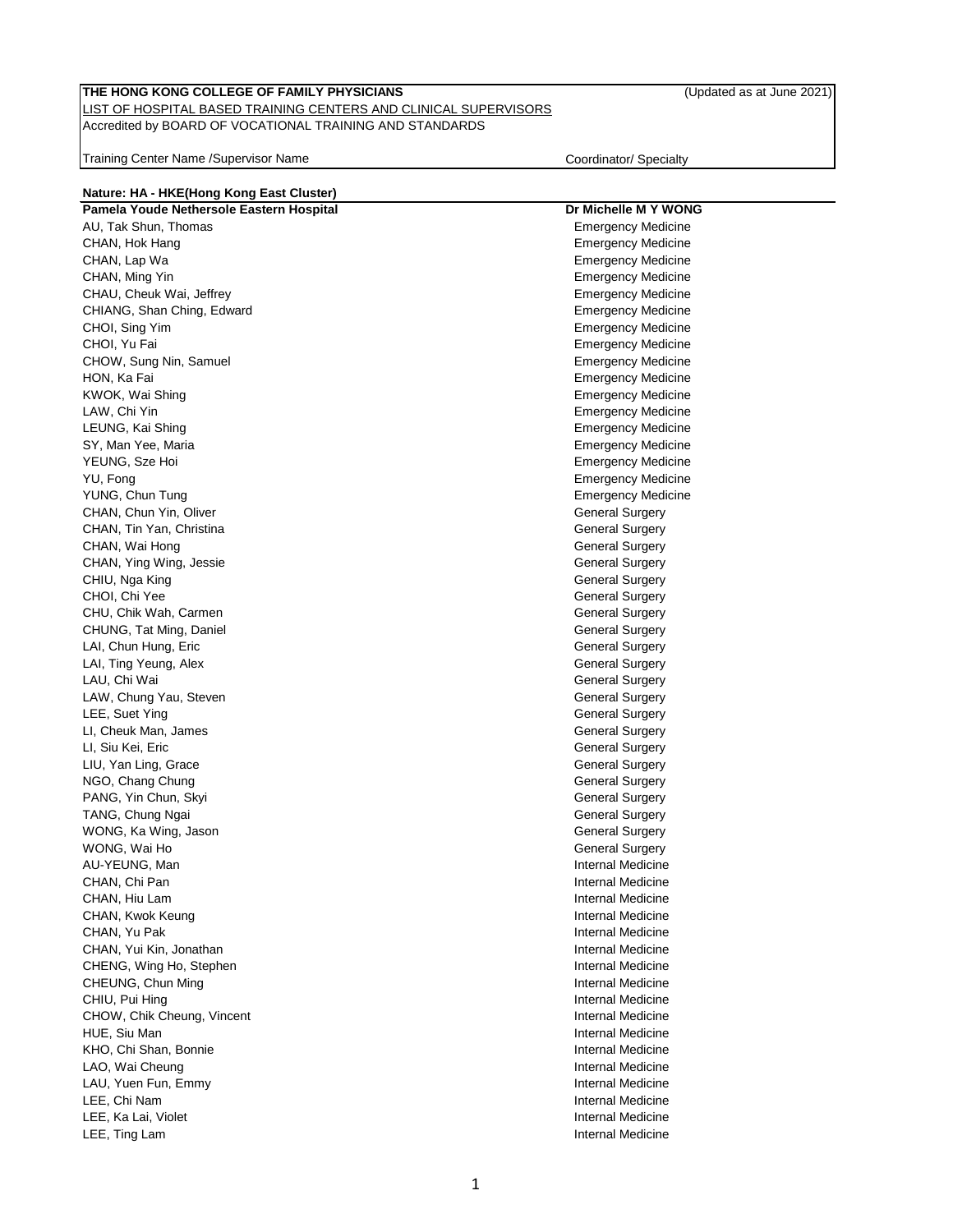| LEUNG, Chi Man           | Internal Medicine           |
|--------------------------|-----------------------------|
| LI, Richard              | Internal Medicine           |
| LO, Yi Tat               | Internal Medicine           |
| LUNG, Kwok Cheung        | Internal Medicine           |
| MIU, Pui Ling, Flora     | Internal Medicine           |
| MO, Ka Leung             | Internal Medicine           |
| PANG, Ho Kwong           | Internal Medicine           |
| SO, Kit Ying, Loletta    | Internal Medicine           |
| TAI, Ling Fung           | Internal Medicine           |
| TAM, Tin Chak, Aston     | Internal Medicine           |
| TONG, Chun Wai           | Internal Medicine           |
| TSUI, Kin Lam            | Internal Medicine           |
| WAT, Zee Man, Winnie     | Internal Medicine           |
| WONG, Chi Kwan           | Internal Medicine           |
| WONG, Shing Fai, Stephen | Internal Medicine           |
| WONG, Sin Yue            | Internal Medicine           |
| YUNG, Ka Man, Amy        | Internal Medicine           |
| HUNG, Cheung Yu          | Neurosurgery                |
| CHAN, Lin Wai, Daniel    | Obstetrics & Gynaecology    |
| CHUNG, Carmen Diana      | Obstetrics & Gynaecology    |
| HUI, Winnie              | Obstetrics & Gynaecology    |
| LAW, Yun Pui, Jessica    | Obstetrics & Gynaecology    |
| LEE, Chung Nin           | Obstetrics & Gynaecology    |
| LEE, Ho Yin, Diana       | Obstetrics & Gynaecology    |
| NG, Yuet Tao, Dorothy    | Obstetrics & Gynaecology    |
| SHU, Wendy               | Obstetrics & Gynaecology    |
| TANG, Kwok Keung         | Obstetrics & Gynaecology    |
| WONG, Daniel             | Obstetrics & Gynaecology    |
| YEUNG, Po Chi, Anita     | Obstetrics & Gynaecology    |
| CHAN, Edwin              | Ophthalmology               |
| KO, Ka Li, Calle         | Ophthalmology               |
| KO, Tak Chuen            | Ophthalmology               |
| LEOW, Po Lin             | Ophthalmology               |
| LEUNG, Yuen Shan         | Ophthalmology               |
| TSANG, Alan              | Ophthalmology               |
| CHAN, Wai Chung          | Orthopaedics & Traumatology |
| CHEUNG, Philip           | Orthopaedics & Traumatology |
| CHIU, Shin Yeung         | Orthopaedics & Traumatology |
| CHOW, Mei Yee, Mai       | Orthopaedics & Traumatology |
| HAU, Vincent             | Orthopaedics & Traumatology |
| IP, Fu Keung             | Orthopaedics & Traumatology |
| LEUNG, Ka Hei            | Orthopaedics & Traumatology |
| LEUNG, Man Fai           | Orthopaedics & Traumatology |
| LEUNG, Oi Yee, Priscilla | Orthopaedics & Traumatology |
| MAK, Yan Kit             | Orthopaedics & Traumatology |
| MOK, Wing Yuk            | Orthopaedics & Traumatology |
| POON, Kai Chung          | Orthopaedics & Traumatology |
| TAM, Kin Hing            | Orthopaedics & Traumatology |
| TSANG, Wai Leuk          | Orthopaedics & Traumatology |
| TSE, Tao Sun, Tycus      | Orthopaedics & Traumatology |
| WONG, Man Kwan           | Orthopaedics & Traumatology |
| YAM, Sai Kit             | Orthopaedics & Traumatology |
| YIP, Tak Hing            | Orthopaedics & Traumatology |
| CHAN, Ka Cheong          | Otorhinolaryngology         |
| CHU, Po Ngai, Alvin      | Otorhinolaryngology         |
| KWAN, Ka Chung, Peter    | Otorhinolaryngology         |
| TONG, Fu Man             | Otorhinolaryngology         |
| WONG, Chui Yan           | Otorhinolaryngology         |
|                          |                             |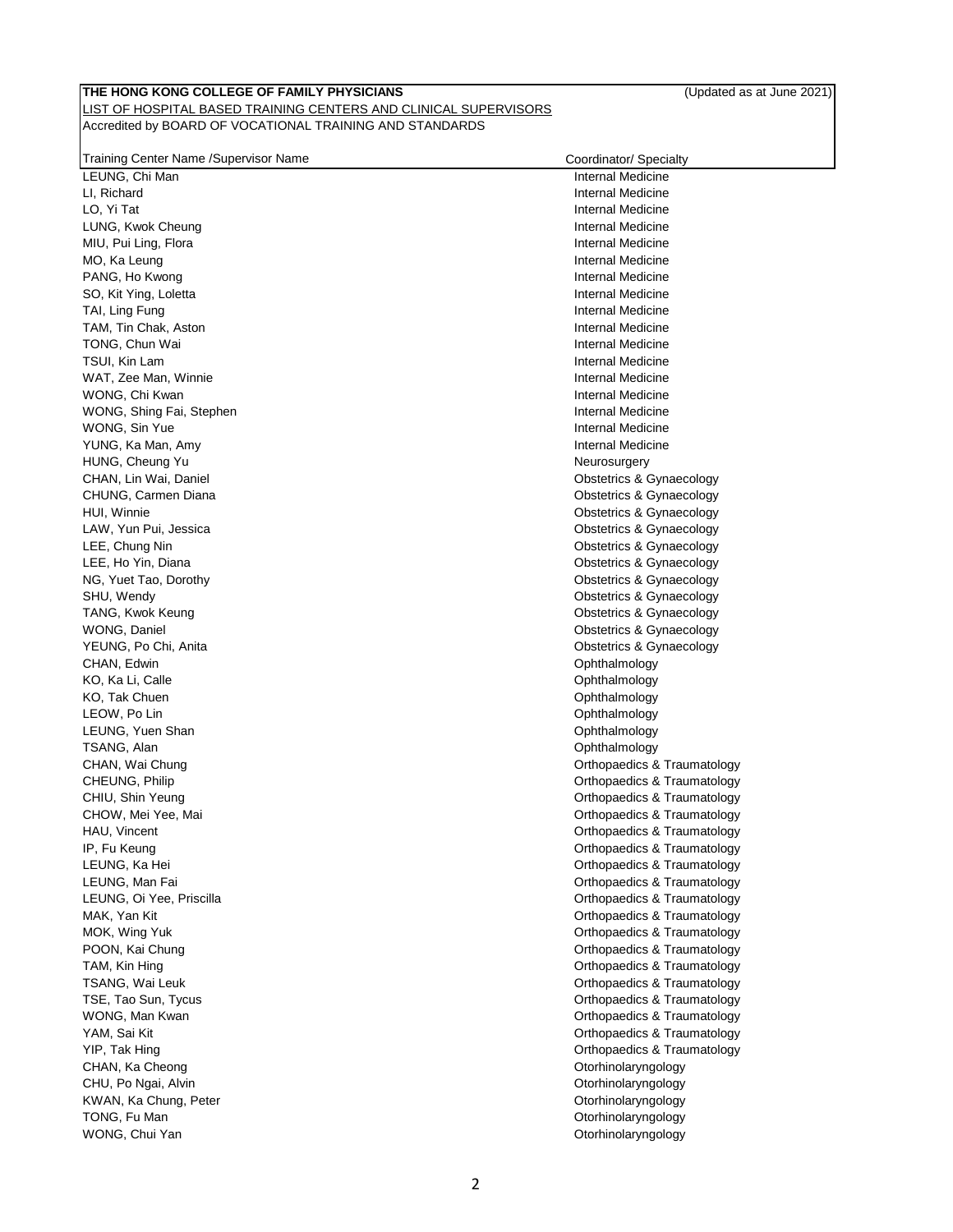| Training Center Name /Supervisor Name       | Coordinator/ Specialty               |
|---------------------------------------------|--------------------------------------|
| CHAN, Chi Man                               | Paediatrics                          |
| CHAN, Kwong Tat                             | Paediatrics                          |
| CHAN, Lok Man                               | Paediatrics                          |
| KO, Wai Tai                                 | Paediatrics                          |
| KWAN, Yin Wah, Elaine                       | Paediatrics                          |
| LEE, Kwok Piu                               | Paediatrics                          |
| LEE, Shing Yan                              | Paediatrics                          |
| LEE, Wing Cheong                            | Paediatrics                          |
| LIU, Kam Tim                                | Paediatrics                          |
| SO, Lok Yee                                 | Paediatrics                          |
| TAI, Shuk Mui                               | Paediatrics                          |
| TSUNG, Li Yan, Lilian                       | Paediatrics                          |
| WONG, Kwok Wan, Wendy                       | Paediatrics                          |
| YEUNG, Kwan Yee, Wilson                     | Paediatrics                          |
| YU, Tak Ching                               | Paediatrics                          |
| CHAN, Ka Po                                 | Psychiatry                           |
| CHAN, Man Chak                              | Psychiatry                           |
| CHAN, Wai Hong                              | Psychiatry                           |
| CHAN, Yee, Joyce                            | Psychiatry                           |
| CHEUK, Tin Yan                              | Psychiatry                           |
| CHOY, Lam Wai                               |                                      |
|                                             | Psychiatry                           |
| CHUNG, Pui Yin                              | Psychiatry                           |
| DUNN, Lai Wah, Eva                          | Psychiatry                           |
| HUI, Hon Man                                | Psychiatry                           |
| IP, Pak In, Brian                           | Psychiatry                           |
| KAN, Chui Kwan                              | Psychiatry                           |
| KWOK, Choi Hon                              | Psychiatry                           |
| LEE, Wai Keung, Francis                     | Psychiatry                           |
| POON, Yuan Ping Yvonne Patricia             | Psychiatry                           |
| WONG, Chi Keung                             | Psychiatry                           |
| WONG, Shun Ming                             | Psychiatry                           |
| WONG, Sze Man, Queenie                      | Psychiatry                           |
| WU, Ying King, Anna                         | Psychiatry                           |
| YEUNG, Wai Song                             | Psychiatry                           |
| Ruttonjee Hospital & Tang Shiu Kin Hospital | Dr Wong Man Ying, Michelle           |
| FAN, Hon Cheung                             | Internal Medicine                    |
| KNG, Carolyn Poey Lyn                       | Internal Medicine                    |
| LAM, Ching Yu                               | Internal Medicine                    |
| LEUNG, Yin Yan, Jenny                       | <b>Internal Medicine</b>             |
| WONG, Tin Wai                               | Internal Medicine                    |
| WOO, Wai Shan, Sandy                        | Internal Medicine                    |
| YEUNG, Wai Tak Alwin                        | Internal Medicine                    |
|                                             |                                      |
| Tung Wah Eastern Hospital                   | Dr. Yuen Ka Hong                     |
| HUI, Pui Sze, Grace                         | Endocrinology, Diabetes & Metabolism |
| LAM, Ping Ping                              | Geriatric Medicine                   |
| LEUNG, Ho Ching                             | Internal Medicine                    |
| CHAN, Edwin                                 | Ophthalmology                        |
| KO, Ka Li, Calle                            | Ophthalmology                        |
| KO, Tak Chuen                               | Ophthalmology                        |
| LEOW, Po Lin                                | Ophthalmology                        |
| LEUNG, Yuen Shan                            | Ophthalmology                        |
| SEE LEUNG, Wing Yun, Joy                    | Ophthalmology                        |
| LEUNG, Kai Chi                              | Rehabilitation                       |
| YUEN, Ka Hong                               | Rehabilitation                       |
| YOUNG, Hai Ka, Betty                        | <b>Respiratory Medicine</b>          |
| LIU, Hor Ming                               | Rheumatology                         |
|                                             |                                      |
|                                             |                                      |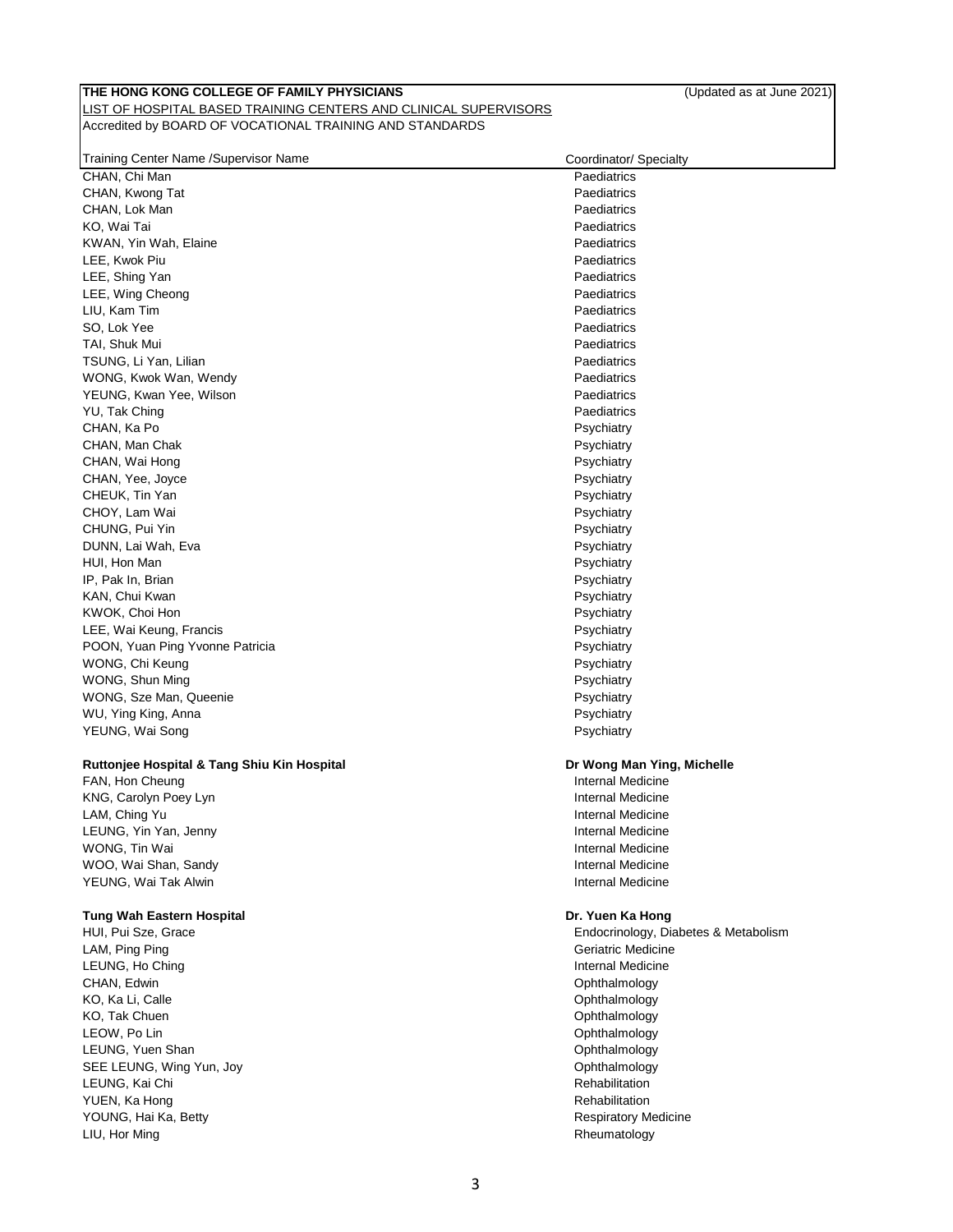## LIST OF HOSPITAL BASED TRAINING CENTERS AND CLINICAL SUPERVISORS Accredited by BOARD OF VOCATIONAL TRAINING AND STANDARDS

Training Center Name /Supervisor Name Community Coordinator/ Specialty

# **Nature: HA - HKW(Hong Kong West Cluster)**

# CHAN, Ngar Yu Geriatric Medicine CHAN, Tuen Ching Geriatric Medicine CHAN, Tuen Ching Geriatric Medicine LUK, Ka Hay, James Geriatric Medicine

# **Grantham Hospital - Ophthalmology Prof. Lam Wai Ching**

LAI, Hong Yee, Connie **Ophthalmology Connie** Ophthalmology **Connie** Ophthalmology LAM, Wai Ching Ching Ching Ching China Ching China China China China China China China China China China China China China China China China China China China China China China China China China China China China China Chi YIM, Suk Ming **Ophthalmology Community Community Community Community Community Community Community Community Community Community Community Community Community Community Community Community**

# **Queen Mary Hospital Dr. Ko Wai Kit**

TSANG, Tat Chi Emergency Medicine TSOI, Chun Hing, Ludwig **Emergency Medicine** Emergency Medicine TSUI, Sik Hon Emergency Medicine TING, Chi Wai, Albert General Surgery Chi Machinese Chi Machinese Chi Machinese Chi Machinese Chi Machinese Chi Machinese Chi Machinese Chi Machinese Chi Machinese Chi Machinese Chi Machinese Chi Machinese Chi Machinese Ch HO, C M, James **Internal Medicine IP, Sau Man, Mary Internal Medicine** Computer of the Computer of the Computer of the Computer of the Computer of the Computer of the Computer of the Computer of the Computer of the Computer of the Computer of the Computer LAM, Siu Ling, Karen Internal Medicine LIE, Kwok Wai, Albert **Internal Medicine** Company of the Internal Medicine MA, Wai Sze, Paulin **Mathematics Additional Contract Contract Contract Contract Contract Contract Contract Contract Contract Contract Contract Contract Contract Contract Contract Contract Contract Contract Contract Contrac** CHEUNG, M C, Kenneth **CHEUNG, M C, According to Contract Centre** Chevrolet Chevrolet Chevrolet Chevrolet Chevrolet Chevrolet Chevrolet Chevrolet Chevrolet Chevrolet Chevrolet Chevrolet Chevrolet Chevrolet Chevrolet Chevrol CHEUNG, Man Hong CHEUNG CHEUNG A CHEUNG A CHEUNG A CHEUNG A CHEUNG A CHEUNG A CHEUNG A CHEUNG A CHEUNG A CHEUNG CHEUNG, Pui Yin, Jason Orthopaedics & Traumatology CHEUNG, Wai Yuen **CHEUNG**, Wai Yuen Orthopaedics & Traumatology CHIU, Kwong Yuen, Peter **CHIU, Kwong Yuen, Peter** Orthopaedics & Traumatology FANG, Xinshuo Christian **Christian** Christian Christian Christian Christian Christian Christian Christian Christian Christian Christian Christian Christian Christian Christian Christian Christian Christian Christian Christ IP, Wing Yuk Orthopaedics & Traumatology KWAN, Yat Hong, Kenny **Construction Construction Construction** Construction Construction Construction Construction LAM, Ying Lee **Calculation** Controllering Controllering Controllering Controllering Controllering Controllering Controllering Controllering Controllering Controllering Controllering Controllering Controllering Controllerin LAU, Tak Wing **Contract Contract Contract Contract Contract Contract Contract Contract Contract Contract Contract Contract Contract Contract Contract Contract Contract Contract Contract Contract Contract Contract Contract** LEUNG, Ka Li, Frankie **Draumatology Calculate Controllering Controllering Controllering Controllering Controllering Controllering Controllering Controllering Controllering Controllering Controllering Controllering Contro** PUN, Cheuk Ting, Terence **Orthopaedics & Traumatology** TO, Ka Tsun, Michael **The Example 2008** Controller Controller Controller Controller Controller Controller Controller Controller Controller Controller Controller Controller Controller Controller Controller Controller Contro WONG, Tak Man **WAS A READING THE CONSTRUCT OF A READING THE CONSTRUCT OF A READING THE CONSTRUCT OF A READING TO A READING THE CONSTRUCTION OF A READING THE CONSTRUCTION OF A READING THE CONSTRUCTION OF A READING THE CONST** YAU, Wai Pan Orthopaedics & Traumatology HO, Wai Kuen **Manusia Kuristian and Africa** Controller Manusia Controller Manusia Controller Otorhinolaryngology TSANG, King Yin, Raymond **Community Community Community** Community Community Community Community Community Community WONG, Yee Hang, Birgitta **Otorhinolaryngology Otorhinolaryngology** CHAN, Chi Fung, Godfrey **Paediatrics Paediatrics Paediatrics** LEE, So Lun Paediatrics and the Contract of the Contract of the Contract of the Paediatrics of the Paediatrics POON, Wing Kit, Grace **Paediatrics Paediatrics Paediatrics** SOU DA ROSA DUQUE, Jaime **Paediatrics Paediatrics** TSANG, Man Ching, Anita **Paediatrics Paediatrics Paediatrics** CHAN, Fong Chun Psychiatry and CHAN, Forgon Psychiatry and Psychiatry Psychiatry Psychiatry CHAN, Kwai Yeung Psychiatry Psychiatry Psychiatry Psychiatry Psychiatry Psychiatry CHAN, Kwok Ling, Phyllis **Provident CHAN, CHAN, Kwok Ling, Psychiatry** CHUI, Mo Ching, Eileena **Participal and Chinaching Chinaching Chinaching Chinaching Chinaching Psychiatry** HO, Chung Psychiatry Psychiatry LAW, Chi Wing **Properties and Chinach Chinach Chinach Chinach Chinach Properties and Properties and Properties and Properties and Properties and Properties and Properties and Properties and Properties and Properties and Pr** LEE, Chit Tat Property and the Psychiatry of the Psychiatry Psychiatry Psychiatry WONG, Ming Cheuk, Michael **Properties and Cheuk, American Psychiatry** Psychiatry WONG, Sze Nga Psychiatry and the extension of the extension of the extension of the extension of the extension of the extension of the extension of the extension of the extension of the extension of the extension of the ex YU, Hoi Shuen, Zoe Psychiatry

**Tung Wah Hospital, Department of Medicine Dr. Lui Sing Leung** HO, Tze Kwan, Carmen Internal Medicine Internal Medicine

# **Fung Yiu King Hospital Dr. Luk Ka Hay James**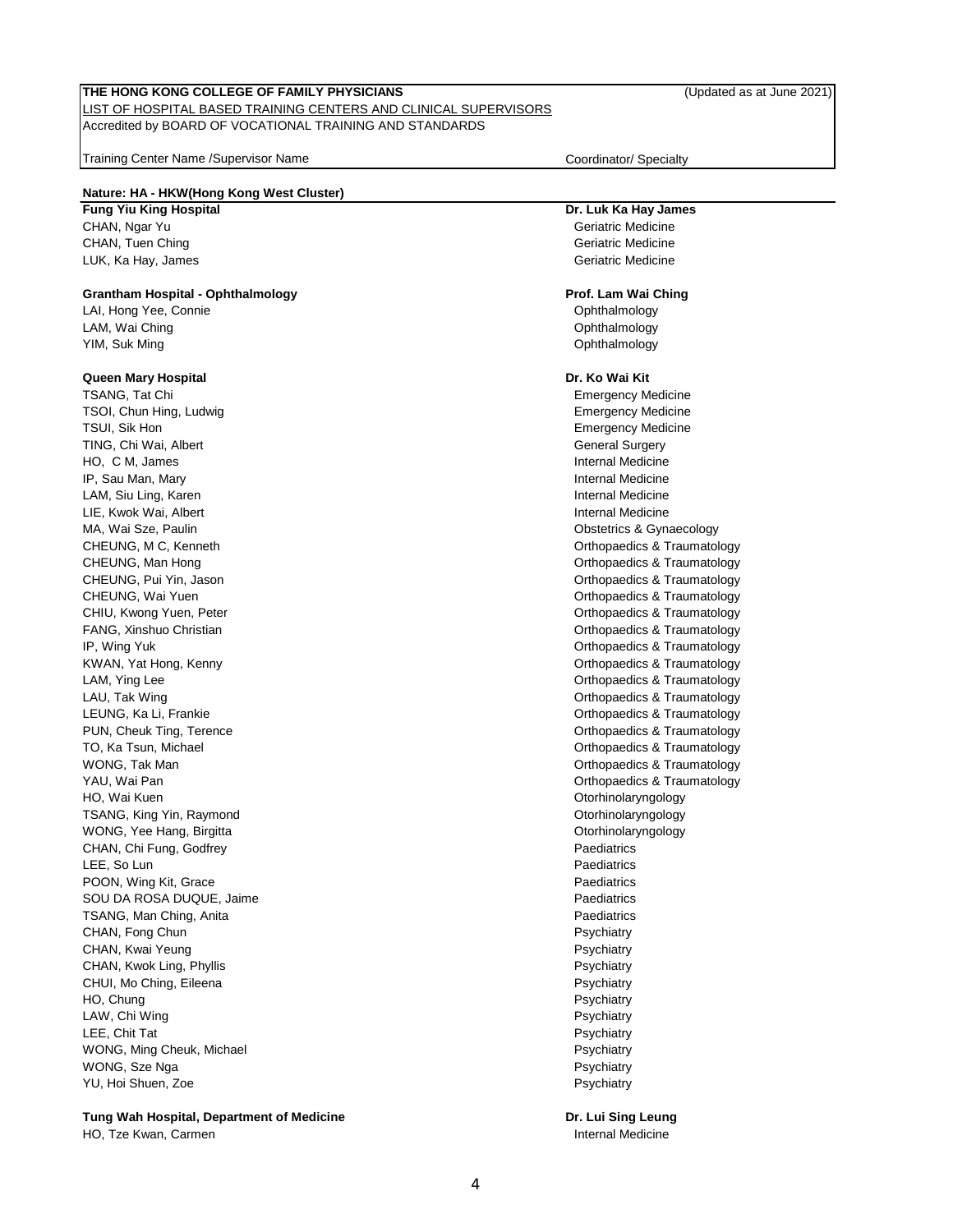#### **THE HONG KONG COLLEGE OF FAMILY PHYSICIANS** (Updated as at June 2021) LIST OF HOSPITAL BASED TRAINING CENTERS AND CLINICAL SUPERVISORS

Accredited by BOARD OF VOCATIONAL TRAINING AND STANDARDS

# Training Center Name /Supervisor Name Coordinator/ Specialty

IP, Tai Pang Internal Medicine KWAN, Pui Yuen Lorraine Internal Medicine Internal Medicine KWOK, Tsz Kin Internal Medicine LEE, Chi Yan Internal Medicine LEUNG, Ching Man **Internal Medicine Contract Contract Contract Contract Contract Contract Contract Contract Contract Contract Contract Contract Contract Contract Contract Contract Contract Contract Contract Contract Cont** LUI, Sing Leung **Internal Medicine** MOK, Ming Yee **Internal Medicine** YIP, Pok Siu, Terence **Internal Medicine** Internal Medicine

# **Tung Wah Hospital, Department of Surgery Dr. Wong Kin Yuen**

CHOI, Hok Kwok General Surgery Channels and Channels Channels and Channels Channels Channels Channels Channels Channels and Channels Channels and Channels and Channels and Channels and Channels and Channels and Channels an CHUNG, Hon Ping, Joseph General Surgery CHUNG, Hon Ping, Joseph General Surgery NG, Lily General Surgery WONG, Kin Yuen General Surgery Communication of the Communication of the General Surgery General Surgery

# **Nature: HA - KC(Kowloon Central Cluster)**

KWOK, Wing Hang, Dorothy **Internal Medicine** Internal Medicine MA, Hon Sum **Internal Medicine** TAM, Kui Fu Internal Medicine YAU, Wai Shan Internal Medicine

# **Hong Kong Eye Hospital Dr. Yuen Kwok Lai**

CHAN, Kar Man Channel Channel Channel Channel Channel Channel Channel Channel Channel Channel Channel Channel Channel Channel Channel Channel Channel Channel Channel Channel Channel Channel Channel Channel Channel Channel CHI, Chung Chai **Chai Chung Chai Chung Chai Chung Chai Chung Chai Chung Chai Chung Chai Chung Chai Chung Chai Chung Chung Chai Chung Chung Chung Chung Chung Chung Chung Chung Chung Chung Chung Chung Chung Chung Chung Chung** CHOW, Po Chee **Ophthalmology CHOW**, Po Chee CHOW, Wing See **Ophthalmology** CHOW, Wing See Ophthalmology FONG, Hon Chi, Angie **Chinage Chinage Chinage Chinage Chinage Chinage Chinage Chinage Chinage Chinage Chinage Chinage Chinage Chinage Chinage Chinage Chinage Chinage Chinage Chinage Chinage Chinage Chinage Chinage Chinage** KWOK, Yuen Ting **Ophthalmology CONSISTENT CONSISTS AND THE OPHTHALMOLOGY CONSISTS** KWONG, Yuen Ying, Yolanda **Ophthalmology Communist Communist Communist Communist Communist Communist Communist Communist Communist Communist Communist Communist Communist Communist Communist Communist Communist Communist** LAI, Sum Wai, Isabel **National Accord Contract Contract Contract Contract Contract Contract Contract Contract Contract Contract Contract Contract Contract Contract Contract Contract Contract Contract Contract Contract Cont** LAM, Nai Man Ophthalmology LEUNG, Lai Chun Ophthalmology and the contract of the contract of the contract of the contract of the contract of the contract of the contract of the contract of the contract of the contract of the contract of the contract LOK, Ka Hing **Contract Contract Contract Contract Contract Contract Contract Contract Contract Contract Contract Contract Contract Contract Contract Contract Contract Contract Contract Contract Contract Contract Contract C** MOHAMED, Shaheeda **Ophthalmology Ophthalmology** SZETO, Ka Ho Ophthalmology and the Control of the Control of the Control of the Control of the Control of the Control of the Control of the Control of the Control of the Control of the Control of the Control of the Control THAM, Chee Yung, Clement Cheener Cheese Cheener Cheener Cheener Cheener Cheener Cheener Cheener Cheener Cheener TSANG, Chi Wai Ophthalmology WONG, Emily Suhan **Ophthalmology CONG** WONG, Oi Man, Mandy **New York Contract Contract Contract Contract Contract Contract Contract Contract Contract Contract Contract Contract Contract Contract Contract Contract Contract Contract Contract Contract Contract Con** WONG, Siu Man **Ophthalmology** YIP, Lai Ting **Ophthalmology Community Community Community Community Community Community Community Community Community Community Community Community Community Community Community Community** YUEN, Kwok Lai **Ophthalmology** and the Community Community Community Community Community Community Community Community Community Community Community Community Community Community Community Community Community Community Com

# **Kowloon Hospital - Respiratory Medical Department Dr Ling Sai On**

KWAN, Hoi Yee **Respiratory Medicine** Respiratory Medicine LING, Sai On Respiratory Medicine MOK, Yun Wing, Thomas **Respiratory Medicine** and Thomas Respiratory Medicine YAU, Anthony Pak Yuen **Respiratory Medicine** Respiratory Medicine YIM, Chie Wai Respiratory Medicine

# **Kowloon Hospital (H) - Department of Psychiatry Dr. Ng Man Kin, Roger**

CHAN, Ka Yee Psychiatry and the Psychiatry of the Psychiatry of the Psychiatry of the Psychiatry of the Psychiatry CHE, Kit I Psychiatry CHE, Kit I Psychiatry CHE, CHE, Rise and CHE, Psychiatry Psychiatry LAM, Chun **Psychiatry** and the control of the control of the control of the control of the control of the control of the control of the control of the control of the control of the control of the control of the control of LAM, Wai Keung **Provident Contract Contract Contract Contract Contract Contract Contract Contract Contract Contract Contract Contract Contract Contract Contract Contract Contract Contract Contract Contract Contract Contrac** LEE, Che Kin Psychiatry LEE, Hing Wah **Provides and Contract Contract Contract Contract Contract Contract Contract Contract Contract Contract Contract Contract Contract Contract Contract Contract Contract Contract Contract Contract Contract Contr** 

# **Hong Kong Buddhist Hospital Dr. Tam Kui Fu Stanley**

5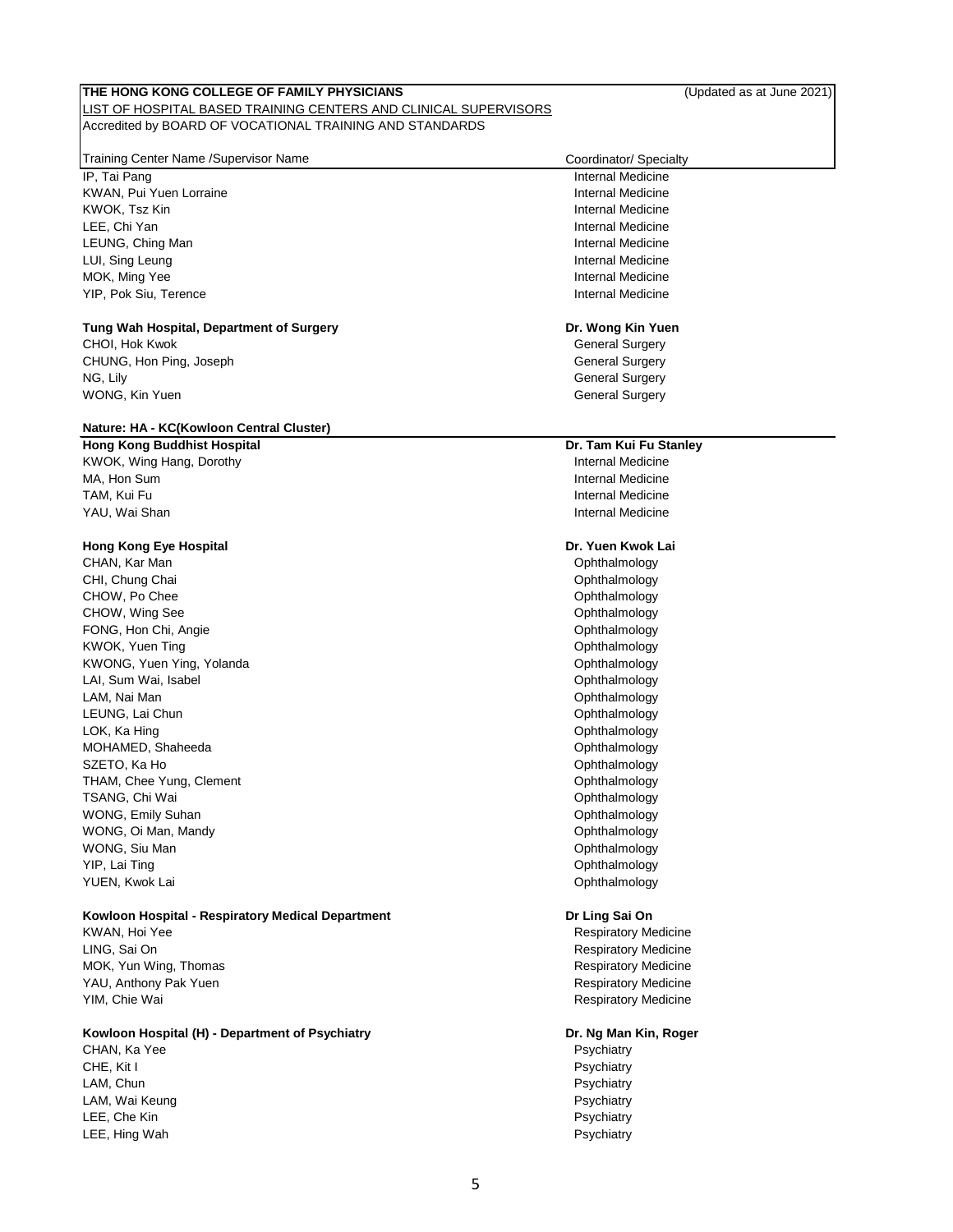# LIST OF HOSPITAL BASED TRAINING CENTERS AND CLINICAL SUPERVISORS Accredited by BOARD OF VOCATIONAL TRAINING AND STANDARDS

| Training Center Name / Supervisor Name | Coordinator/ Specialty      |
|----------------------------------------|-----------------------------|
| LI, Yat Tuen, Kevin                    | Psychiatry                  |
| NG, Man Kin, Roger                     | Psychiatry                  |
| POON, Ting Keung                       | Psychiatry                  |
| WONG, Man Tak                          | Psychiatry                  |
| YAU, Wai Ching, Eric                   | Psychiatry                  |
| YU, Ka Kui, Gabriel                    | Psychiatry                  |
|                                        |                             |
| <b>Kwong Wah Hospital</b>              | Dr. Ho Ka Ming, Ken         |
| CHAN, Chi Mui, Miranda                 | General Surgery             |
| CHAN, Kwun Wai                         | <b>General Surgery</b>      |
| HO, Kit Man                            | <b>General Surgery</b>      |
| KAN, Mei Yee, Daisy                    | <b>General Surgery</b>      |
| KWOK, Shu Yan                          | <b>General Surgery</b>      |
| LAW, In Chak                           | <b>General Surgery</b>      |
| MAK, Yan Wah                           | <b>General Surgery</b>      |
| NG, Yim Hung                           | <b>General Surgery</b>      |
| WONG, Wai Chun, Maket                  | <b>General Surgery</b>      |
| CHAN, Ming Houng                       | Internal Medicine           |
| KWAN, Min Chung                        | Internal Medicine           |
| LEUNG, Wai Shing                       | <b>Internal Medicine</b>    |
| MAK, Siu Ka                            | Internal Medicine           |
| WONG, Ping Nam                         | Internal Medicine           |
| CHAN, Kit Sheung                       | Obstetrics & Gynaecology    |
| CHO, Lai Yin, Irene                    | Obstetrics & Gynaecology    |
| LAI, Shui Fan                          | Obstetrics & Gynaecology    |
| LAM, Mei Ting                          | Obstetrics & Gynaecology    |
| LAU, Wai Lam                           | Obstetrics & Gynaecology    |
| LEUNG, Tsin Wah                        | Obstetrics & Gynaecology    |
| LEUNG, Wing Cheong                     | Obstetrics & Gynaecology    |
| NG, Kwun Sin, Vivian                   | Obstetrics & Gynaecology    |
| YUNG, Wai Kwan                         | Obstetrics & Gynaecology    |
| CHOI, Siu Tong                         | Orthopaedics & Traumatology |
| KWOK, Tik Koon                         | Orthopaedics & Traumatology |
| LEE, Hin Lun                           | Orthopaedics & Traumatology |
| TSE, Siu Hei, Michael                  | Orthopaedics & Traumatology |
| TUNG, Kam Lung                         | Orthopaedics & Traumatology |
| WAN, Keith Hay Man                     | Orthopaedics & Traumatology |
| WONG, Hing Cheong                      | Orthopaedics & Traumatology |
| WONG, Kam Kwong                        | Orthopaedics & Traumatology |
| WONG, Kwun Hung, Kevin                 | Orthopaedics & Traumatology |
| YU, Pak Him, Vincent                   | Orthopaedics & Traumatology |
| CHAN, Yat Tung, Eric                   | Paediatrics                 |
| KWOK, Ka Li                            | Paediatrics                 |
|                                        | Paediatrics                 |
| LAM, Yuen Yu                           |                             |
| LEUNG, Chuk Kwan, Lettie               | Paediatrics                 |
| Our Lady of Maryknoll Hospital         | Dr. CHOY Pui Sang           |
| CHAN, Chun Chau                        | <b>General Surgery</b>      |
| CHIU, Ying Wah                         | General Surgery             |
| CHOW, Man Po                           | <b>General Surgery</b>      |
| CHAN, Tsz Mim, Jasmine                 | Internal Medicine           |
| CHEUNG, Wing I                         | Internal Medicine           |
| KWAN, Wing Shan, Iris                  | Internal Medicine           |
| LAU, Siu Wah, Herrick                  | Internal Medicine           |
| LAU, Sze Ting                          | Internal Medicine           |
| LEUNG, Hoi Sze, Sandy                  | Internal Medicine           |
| MAN, Shiu Piu                          | Internal Medicine           |
|                                        |                             |

HO, Kai Kit **Ophthalmology**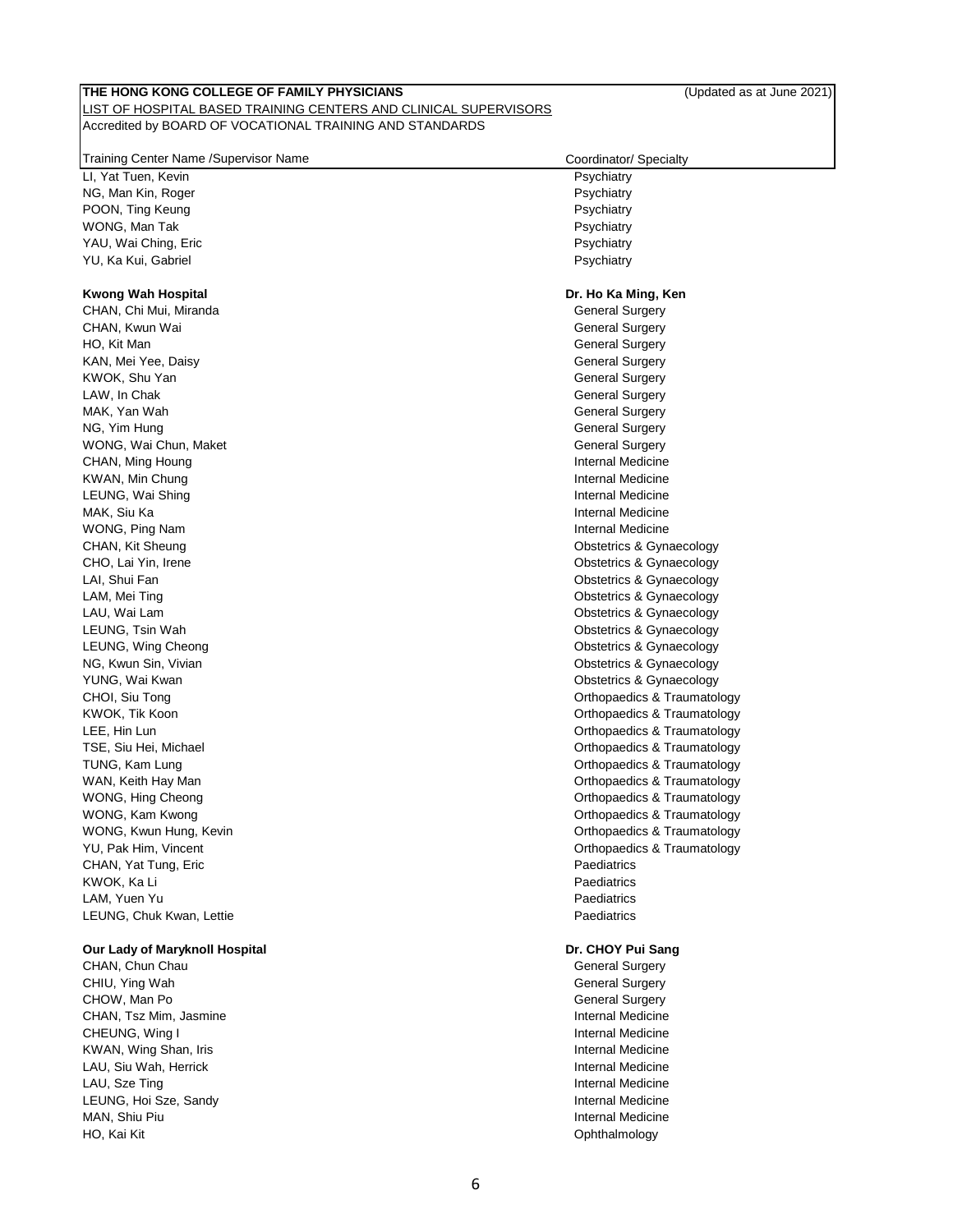### LIST OF HOSPITAL BASED TRAINING CENTERS AND CLINICAL SUPERVISORS Accredited by BOARD OF VOCATIONAL TRAINING AND STANDARDS

Training Center Name /Supervisor Name Contained American contains the Coordinator/ Specialty

LAU, Sai Kit Otorhinolaryngology HUNG, Kei Wong Paediatrics KO, Po Wan Paediatrics **Contract Contract Contract Contract Contract Contract Contract Contract Contract Contract Contract Contract Contract Contract Contract Contract Contract Contract Contract Contract Contract Contract** 

### **Queen Elizabeth Hospital Dr. Li Yim Chu**

HO, Hiu Fai, Paul Emergency Medicine WONG, Chi Keung, Gordon **Emergency Medicine** Controller Emergency Medicine AU, Wing Hang General Surgery and the Control of the Control of the Control of the General Surgery and the Control of the Control of the Control of the Control of the Control of the Control of the Control of the Control of CHAN, Kwong Shun General Surgery Shah General Surgery Shah General Surgery CHIA, Nam Hung General Surgery China Surgery China Surgery China Surgery China Surgery CHICK, Wai Keung General Surgery Chicago Chicago Chicago Chicago Chicago Chicago Chicago Chicago Chicago Chicago KWOK, Kam Hung General Surgery Communication of the Communication of the Communication of the General Surgery LAU, Chi Hung General Surgery Communication of the Communication of the Communication of the Communication of the Communication of the Communication of General Surgery General Surgery LO, Lai Oi Irene General Surgery Communication of the General Surgery Communication of the General Surgery NGAI, Ho Yin General Surgery and the United States of the United States of General Surgery TONG, Kar Lun, Allen General Surgery Communication of the General Surgery General Surgery CHAN, Kam Tim Internal Medicine CHAN, Wai Man, Johnny **Internal Medicine** CHAN, Wai Man, Johnny CHOI, Cheung Hei **Internal Medicine** CHOI, Cheung Hei **Internal Medicine** LEE, Man Po **Internal Medicine** MAK, Ying Fai **Internal Medicine** HUNG, Wing Yan **Obstetrics & Gynaecology Channel Controllering Channel Channel Channel Channel Channel Channel Channel Channel Channel Channel Channel Channel Channel Channel Channel Channel Channel Channel Channel Chann** LI, Wai Hon **Contract Contract Contract Contract Contract Contract Contract Contract Contract Contract Contract Contract Contract Contract Contract Contract Contract Contract Contract Contract Contract Contract Contract Co** LAM, Nai Man Ophthalmology FONG, Sin Tak, Benjamin **FONG, Traumatology FONG**, Sin Tak, Benjamin **Orthopaedics & Traumatology** LEE, Kin Bong **Contract Contract Contract Contract Contract Contract Contract Contract Contract Contract Contract Contract Contract Contract Contract Contract Contract Contract Contract Contract Contract Contract Contract** LI, Ka Kin Charles and Charles and Charles and Charles and Charles and Charles and Charles and Charles and Charles and Charles and Charles and Charles and Charles and Charles and Charles and Charles and Charles and Charles LI, Wilson Orthopaedics & Traumatology MAN, Shui Wah Orthopaedics & Traumatology WONG, Kwok Fai, John **Channel Community Community Community** Community Community Community Community Community Community Community Community Community Community Community Community Community Community Community Community C WONG, Yau Bun **WONG, Yau Bundalogy WONG, Yau Bundalogy Orthopaedics & Traumatology** YIP, Wai Chuen Norman **Orthopaedics & Traumatology Orthopaedics & Traumatology** CHOW, Chi Wai, Kelvin Otorhinolaryngology and China China China China China China China China China China China China China China China China China China China China China China China China China China China China China Ch CHU, Tsun Cheong **Otorhinolaryngology CHU**, Tsun Cheong **Otorhinolaryngology** BUT, Wai Man, Betty Paediatrics CHAN, Kwai Yu, Winnie **Paediatrics CHAN, Kwai Yu, Winnie** CHAN, Ngai Man Paediatrics CHAN, Wai Hung, **Paediatrics Paediatrics** CHIU, Ka Ho Paediatrics CHIU, Ka Ho Paediatrics CHIU, Ka Ho Paediatrics CHIU, Radiatrics CHIU, Radiatrics CHIU, Radiatrics CHIU, Radiatrics CHIU, Radiatrics CHIU, Radiatrics CHIU, Radiatrics CHIU, Radiatrics CHIU, Radiatri CHOW, Chi Kwan, Jasmine **Paediatrics Paediatrics Paediatrics** HO, Po Ki Paediatrics KUOK, Chon In Paediatrics **Contract Contract Contract Contract Contract Contract Contract Contract Contract Contract Contract Contract Contract Contract Contract Contract Contract Contract Contract Contract Contract Contra** LAM, King Fai **Paediatrics Contract Contract Contract Contract Contract Contract Contract Paediatrics** NG, Chi Hang Paediatrics **Paediatrics** SIU, Kiu Lok Paediatrics TO, Pui On, Simon **Paediatrics Contract Contract Contract Contract Contract Contract Contract Contract Contract Contract Contract Contract Contract Contract Contract Contract Contract Contract Contract Contract Contract** WONG, Man Yee **Paediatrics Paediatrics Paediatrics Paediatrics** WONG, Tsz Wai, Catherine **Paediatrics Paediatrics Paediatrics** WU, Shun Ping **Paediatrics Paediatrics Paediatrics** YAU, Yat Sun Paediatrics YEUNG, Hoi Man, Roanna **Paediatrics Paediatrics Paediatrics Paediatrics** YEUNG, Yun Sang Paediatrics Control of the Control of the Paediatrics Paediatrics Paediatrics

#### **Nature: HA - KE(Kowloon East Cluster)**

**Haven of Hope Hospital Dr. Lam Wai Man** MOK, Shan Shan Geriatric Medicine Control of the Shane Geriatric Medicine Control of the Shane Geriatric Medicine WAH, Shu Hong Geriatric Medicine Control of the Control of the Control of the Control of the Control of the Control of the Control of the Control of the Control of the Control of the Control of the Control of the Control o LAM, Wai Man Internal Medicine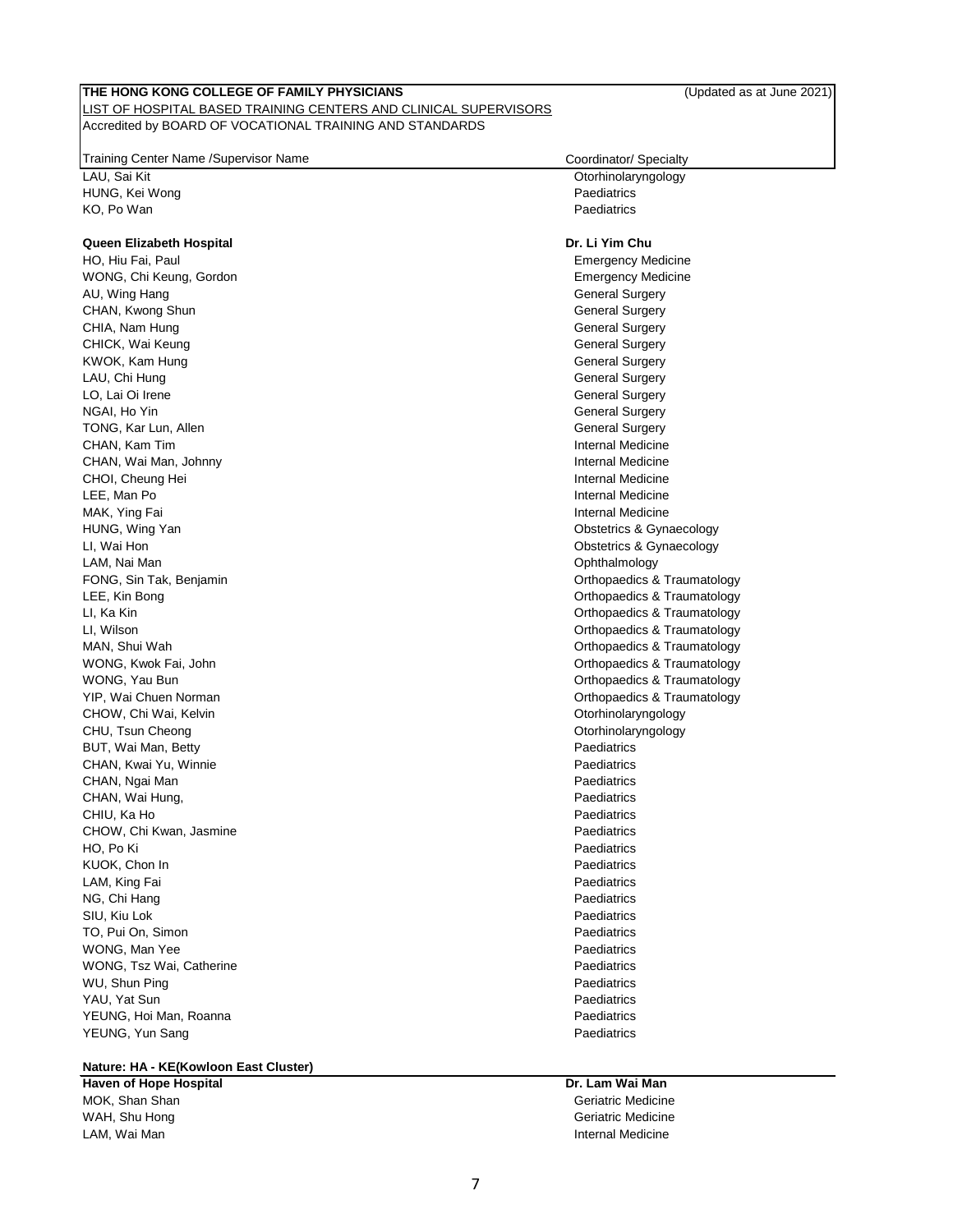# **THE HONG KONG COLLEGE OF FAMILY PHYSICIANS** (Updated as at June 2021) LIST OF HOSPITAL BASED TRAINING CENTERS AND CLINICAL SUPERVISORS

Accredited by BOARD OF VOCATIONAL TRAINING AND STANDARDS

| Training Center Name / Supervisor Name | Coordinator/ Specialty      |
|----------------------------------------|-----------------------------|
| NG, Sheung Ching                       | Internal Medicine           |
| SHING, Kam Kwok, Donald                | Internal Medicine           |
| YIP, Choi Wan                          | Internal Medicine           |
| LAM, Wai Man                           | <b>Palliative Medicine</b>  |
| NG, Sheung Ching                       | <b>Palliative Medicine</b>  |
| WAH, Shu Hong                          | Rehabilitation              |
| SHING, Kam Kwok, Donald                | <b>Respiratory Medicine</b> |
| WONG, Wei Yin                          | <b>Respiratory Medicine</b> |
| YIP, Choi Wan                          | <b>Respiratory Medicine</b> |
|                                        |                             |
| <b>Tseung Kwan O Hospital</b>          | Dr YIM Cheuk Wan            |
| KUNG, Shu Wing                         | <b>Emergency Medicine</b>   |
| LAM, Ka Fung                           | <b>Emergency Medicine</b>   |
| LEE, Chung Yan                         | <b>Emergency Medicine</b>   |
| LOK, Cheuk Mei                         | <b>Emergency Medicine</b>   |
| NG, Wah Shan                           | <b>Emergency Medicine</b>   |
| POON, Tak Shun                         | <b>Emergency Medicine</b>   |
| SO, Lok Tsun                           | <b>Emergency Medicine</b>   |
| YAU, Kin Pang                          | <b>Emergency Medicine</b>   |
| YOUNG, Bun                             | <b>Emergency Medicine</b>   |
| CHAN, Ning Hong                        | <b>General Surgery</b>      |
| CHAN, Shun Yan, Bryant                 | <b>General Surgery</b>      |
| CHEUNG, Man Hung, Phoebe               | <b>General Surgery</b>      |
| CHONG, Lap Chun                        | <b>General Surgery</b>      |
| LAU, Chun Fai                          | <b>General Surgery</b>      |
| LEUNG, Yuen Yee, Candy                 | <b>General Surgery</b>      |
| LI, Ka Ho                              | <b>General Surgery</b>      |
| NG, Man Wah, Vienna                    | <b>General Surgery</b>      |
| SO, Hing Shing                         | <b>General Surgery</b>      |
| TAM, Wai Yin, Susanna                  | <b>General Surgery</b>      |
| WONG, Ka Ming                          | <b>General Surgery</b>      |
| YUEN, Ka Ye, Kenny                     | <b>General Surgery</b>      |
| CHAN, Ka Hing, Jacky                   | Internal Medicine           |
| CHENG, Ming Kin                        | <b>Internal Medicine</b>    |
| CHING, Chi Keung                       | Internal Medicine           |
|                                        |                             |
| CHOW, Chi Wing                         | Internal Medicine           |
| CHOY, Chi Fung, Frankie                | Internal Medicine           |
| FAN, Tam Ting, Tina                    | Internal Medicine           |
| HO, Tsz Ling, Elaine                   | Internal Medicine           |
| LAI, Tin Lok, Billy                    | Internal Medicine           |
| LAU, Chi Kuen                          | Internal Medicine           |
| LAU, Ip Tim                            | Internal Medicine           |
| LEUNG, Yan Ching, Eric                 | Internal Medicine           |
| LOCK, Ka Yuen, Athena                  | Internal Medicine           |
| LUI, Hiu Tung, Colin                   | Internal Medicine           |
| LUK, Yan Yan, Samantha                 | Internal Medicine           |
| TSANG, Woon Choy                       | Internal Medicine           |
| TSE, Pak Yiu                           | Internal Medicine           |
| WONG, Cheuk Hon                        | Internal Medicine           |
| WONG, Pui Yan, Stella                  | Internal Medicine           |
| YEUNG, Chi Kin                         | Internal Medicine           |
| YEUNG, Shing, Joseph                   | Internal Medicine           |
| YIM, Cheuk Wan                         | <b>Internal Medicine</b>    |
| YUEN, Pui Ki, Ivan                     | Internal Medicine           |
| CHOI, Ka Man                           | Obstetrics & Gynaecology    |
| TSANG, Sing Wing                       | Obstetrics & Gynaecology    |
| LAI, Hiu Ting, Tracy                   | Ophthalmology               |
| LIU, Chi Han, Candice                  | Ophthalmology               |
|                                        |                             |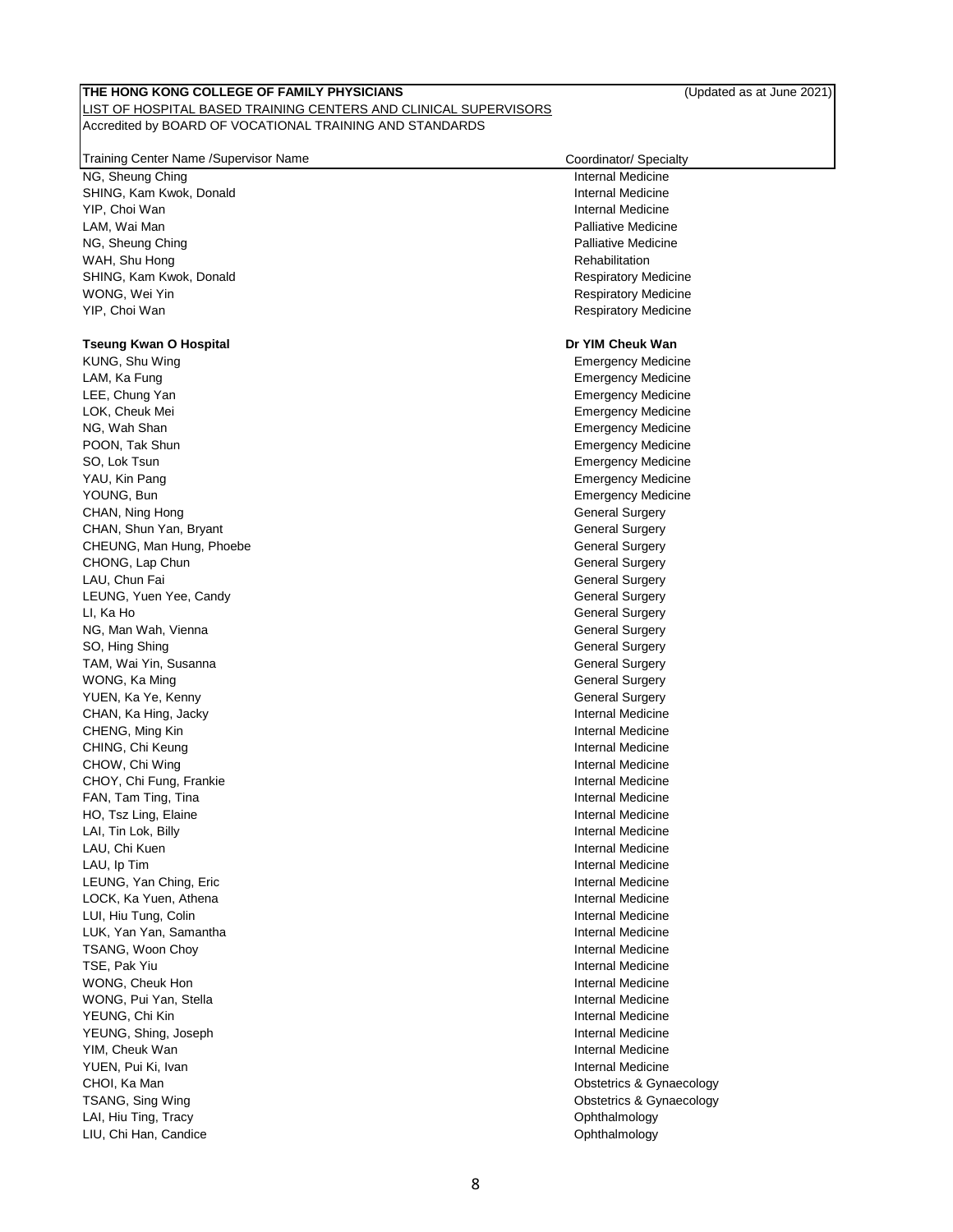# **THE HONG KONG COLLEGE OF FAMILY PHYSICIANS** (Updated as at June 2021) LIST OF HOSPITAL BASED TRAINING CENTERS AND CLINICAL SUPERVISORS

# Accredited by BOARD OF VOCATIONAL TRAINING AND STANDARDS

| Training Center Name /Supervisor Name | Coordinator/ Specialty                               |
|---------------------------------------|------------------------------------------------------|
| MAK, Shiu Ting                        | Ophthalmology                                        |
| TANG, Hoi Yau                         | Ophthalmology                                        |
| TANG, Wai Ho, Emily                   | Ophthalmology                                        |
| YIP, Kwok Foo, Nelson                 | Ophthalmology                                        |
| CHAN, Tsang Tung                      | Orthopaedics & Traumatology                          |
| CHEUNG, Wang Yan, Warren              | Orthopaedics & Traumatology                          |
| LAI, Kam Keung                        | Orthopaedics & Traumatology                          |
| LEE, Syn Yuk, Michelle                | Orthopaedics & Traumatology                          |
| LEE, Yuen Lun                         | Orthopaedics & Traumatology                          |
| LEUNG, Yuen Fai                       | Orthopaedics & Traumatology                          |
| NG, Kenneth Cheuk Kee                 | Orthopaedics & Traumatology                          |
| YIP, Kun Chow                         | Orthopaedics & Traumatology                          |
| YIU, Lo Ramon                         | Orthopaedics & Traumatology                          |
| YUEN, Shiu Him, Jonathan              | Orthopaedics & Traumatology                          |
| CHO, Hung Wai                         | Otorhinolaryngology                                  |
| HO, Yee Man                           | Otorhinolaryngology                                  |
| Kwan, Man Yee, Wendy                  | Otorhinolaryngology                                  |
| LEUNG, Oi Sum, Iris                   | Otorhinolaryngology                                  |
| SIU, Kwai Yee, Alice                  | Otorhinolaryngology                                  |
| TO, Wing Hei, Zion                    | Otorhinolaryngology                                  |
| YEUNG, Wing Chi, Zenon                | Otorhinolaryngology                                  |
| CHAN, Ling Yee, Francis               | Paediatrics                                          |
| CHAN, Tsz Wang, Louis                 | Paediatrics                                          |
| KU, Wai Hung                          | Paediatrics                                          |
| LAU, Chun Yuen                        | Paediatrics                                          |
| LAW, Yuet Ho                          | Paediatrics                                          |
| TAY, Ming Kut                         | Paediatrics                                          |
| YAU, Man Mut                          | Paediatrics                                          |
| YOUNG, Hong Ming                      | Paediatrics                                          |
|                                       |                                                      |
| <b>United Christian Hospital</b>      | Dr. Chao Vai Kiong, David                            |
| CHAN, Yiu Cheung                      | <b>Emergency Medicine</b>                            |
| LAM, Kin Kwan                         | <b>Emergency Medicine</b>                            |
| LEE, Ka Hing, Herman                  | <b>Emergency Medicine</b>                            |
| LI, Kai Ming                          | <b>Emergency Medicine</b>                            |
| NG, Hon Wah                           | <b>Emergency Medicine</b>                            |
| TAM, Yin Biu, Andy                    | <b>Emergency Medicine</b>                            |
|                                       |                                                      |
| TANG, Ho Ming                         | <b>Emergency Medicine</b>                            |
| TING, Soo Moi                         | <b>Emergency Medicine</b>                            |
| CHAN, Wing Wai, Sharon                | <b>General Surgery</b>                               |
| CHOW, Tam Lin                         | <b>General Surgery</b>                               |
| JOENG, Kin Ming, Henry                | <b>General Surgery</b>                               |
| LAW, Siu King                         | <b>General Surgery</b>                               |
| TAM, Tak Lap                          | <b>General Surgery</b>                               |
| TSE, Pui Ying                         | <b>General Surgery</b>                               |
| WU, Hon Wing, Arthur                  | <b>General Surgery</b>                               |
| HUI, Kwok Fai                         | <b>Medicine and Geriatrics</b>                       |
| KAM, Yee Wai, Grace                   | Medicine and Geriatrics                              |
| LAM, Po Tin                           | <b>Medicine and Geriatrics</b>                       |
| LIN, Shek Ying                        | <b>Medicine and Geriatrics</b>                       |
| NG, Woon Leung                        | <b>Medicine and Geriatrics</b>                       |
| SHA, Kwok Yiu, Edmund                 | <b>Medicine and Geriatrics</b>                       |
| SIM, Tiong Chee                       | <b>Medicine and Geriatrics</b>                       |
| TSO, Yuk Keung, Engene                | <b>Medicine and Geriatrics</b>                       |
| WONG, Sze Ho, Sunny                   | <b>Medicine and Geriatrics</b>                       |
| YIM, Ting Kwan                        | <b>Medicine and Geriatrics</b>                       |
| CHENG, Oi Ling, Edith<br>GO, Wing Wa  | Obstetrics & Gynaecology<br>Obstetrics & Gynaecology |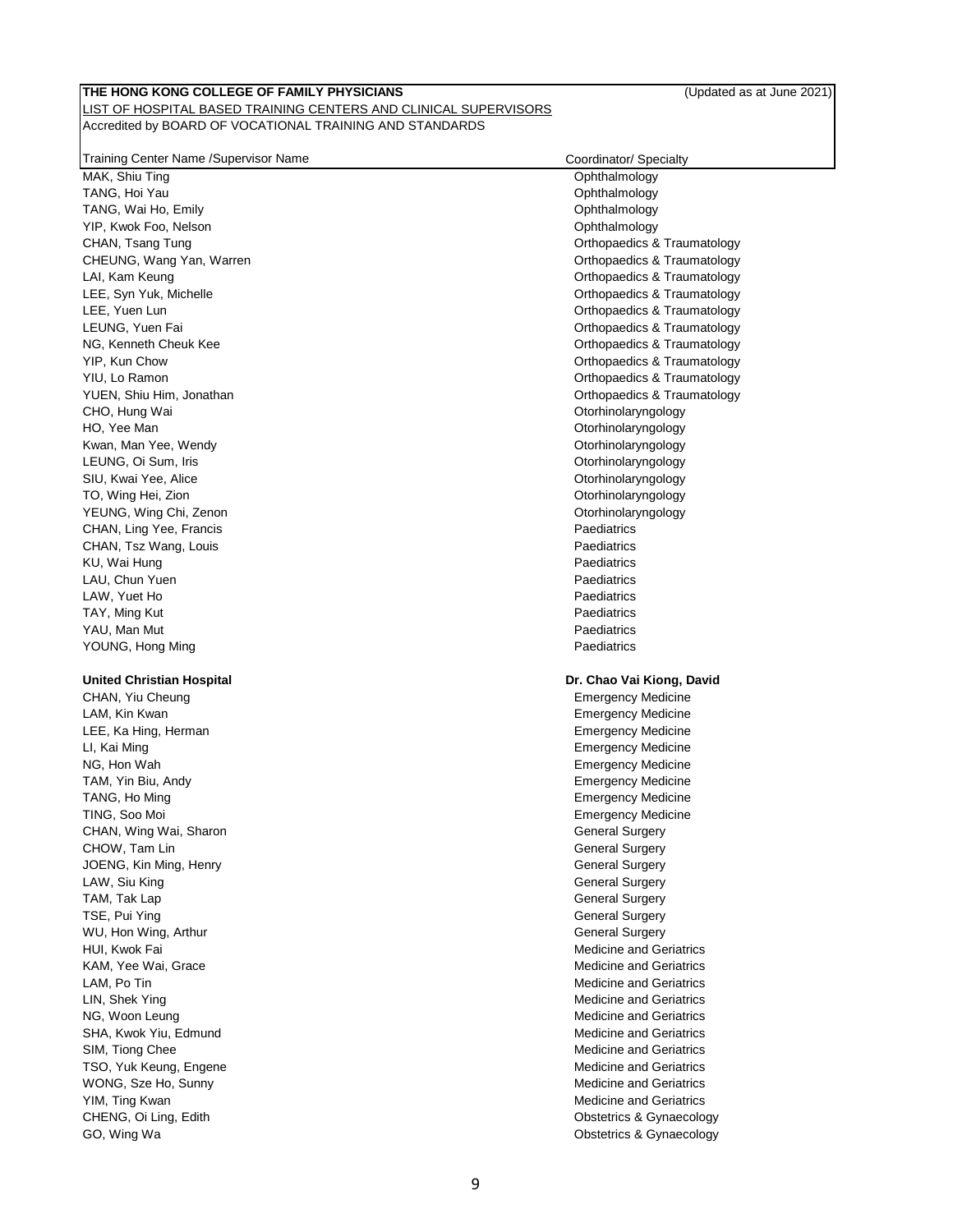| Training Center Name / Supervisor Name | Coordinator/ Specialty      |
|----------------------------------------|-----------------------------|
| KONG, Choi Wah                         | Obstetrics & Gynaecology    |
| TO, Wing Kee, William                  | Obstetrics & Gynaecology    |
| LAI, Hiu Ting, Tracy                   | Ophthalmology               |
| LI, Churk Tat, Brian                   | Ophthalmology               |
| LI, Kai Wang, Kenneth                  | Ophthalmology               |
| LIU, Chi Han, Candice                  | Ophthalmology               |
| MAK, Shiu Ting                         | Ophthalmology               |
| TANG, Hoi Yau                          | Ophthalmology               |
| TANG, Wai Ho, Emily                    | Ophthalmology               |
|                                        |                             |
| YIP, Kwok Foo, Nelson                  | Ophthalmology               |
| CHIU, Chi Kit                          | Orthopaedics & Traumatology |
| Chow, Ching San, Esther                | Orthopaedics & Traumatology |
| HSU, Yung Chak                         | Orthopaedics & Traumatology |
| HUI, Ching Lik                         | Orthopaedics & Traumatology |
| KWOK, Sin To                           | Orthopaedics & Traumatology |
| LAM, Kwok Hang, Edwin                  | Orthopaedics & Traumatology |
| LAU, Ka Chi                            | Orthopaedics & Traumatology |
| LI, Hak Suen                           | Orthopaedics & Traumatology |
| LOK, Lin Wing                          | Orthopaedics & Traumatology |
| MAK, Nin Tai, Sammy                    | Orthopaedics & Traumatology |
| WONG, Nang Man, Raymond                | Orthopaedics & Traumatology |
| CHO, Hung Wai                          | Otorhinolaryngology         |
| HO, Yee Man                            | Otorhinolaryngology         |
| Kwan, Man Yee, Wendy                   | Otorhinolaryngology         |
| LEUNG, Oi Sum, Iris                    | Otorhinolaryngology         |
| SIU, Kwai Yee, Alice                   | Otorhinolaryngology         |
| TO, Wing Hei, Zion                     | Otorhinolaryngology         |
| YEUNG, Wing Chi, Zenon                 | Otorhinolaryngology         |
| CHIU, Wa Keung                         | Paediatrics                 |
| HO, Yok Chiu                           | Paediatrics                 |
| LUK, Chi Kong, David                   | Paediatrics                 |
| MA, Che Kwan, Louis                    | Paediatrics                 |
| NG, Kwok Leung                         | Paediatrics                 |
| AU, Ho See, Coral                      | Psychiatry                  |
| CHAN, Lai Wah, Connie                  | Psychiatry                  |
| CHAN, Shut Wah Kenneth                 | Psychiatry                  |
| CHEUNG, Lap Kei                        | Psychiatry                  |
| CHIK, Janice Dan Wai                   | Psychiatry                  |
| CHING, Wing Ka                         | Psychiatry                  |
| CHOW, Shiu Cheung                      | Psychiatry                  |
| LAM, Wai Chung                         | Psychiatry                  |
| LI. Hoi Man                            | Psychiatry                  |
| Liao, Wei Ming                         | Psychiatry                  |
| PANG, Pui Fai                          | Psychiatry                  |
| POON, Lap Tak                          | Psychiatry                  |
| Tsang, Lo Wah                          | Psychiatry                  |
| WAN, Yuen Ting                         | Psychiatry                  |
| WONG, Ho Hon                           | Psychiatry                  |
| WONG, Mei Cheung, Mimi                 | Psychiatry                  |
| YIP, Kim Wai                           | Psychiatry                  |
| YIU, Gar Chung, Michael                | Psychiatry                  |
| SO, Hing Shing                         | Urology                     |
|                                        |                             |

# **Nature: HA - KW(Kowloon West Cluster)**

**Caritas Medical Centre Dr. Yiu Yuk Kwan** CHAN, Ho Yin Emergency Medicine CHIU, King Yung Emergency Medicine HO, Wai Tsun, Vincent **Emergency Medicine** Emergency Medicine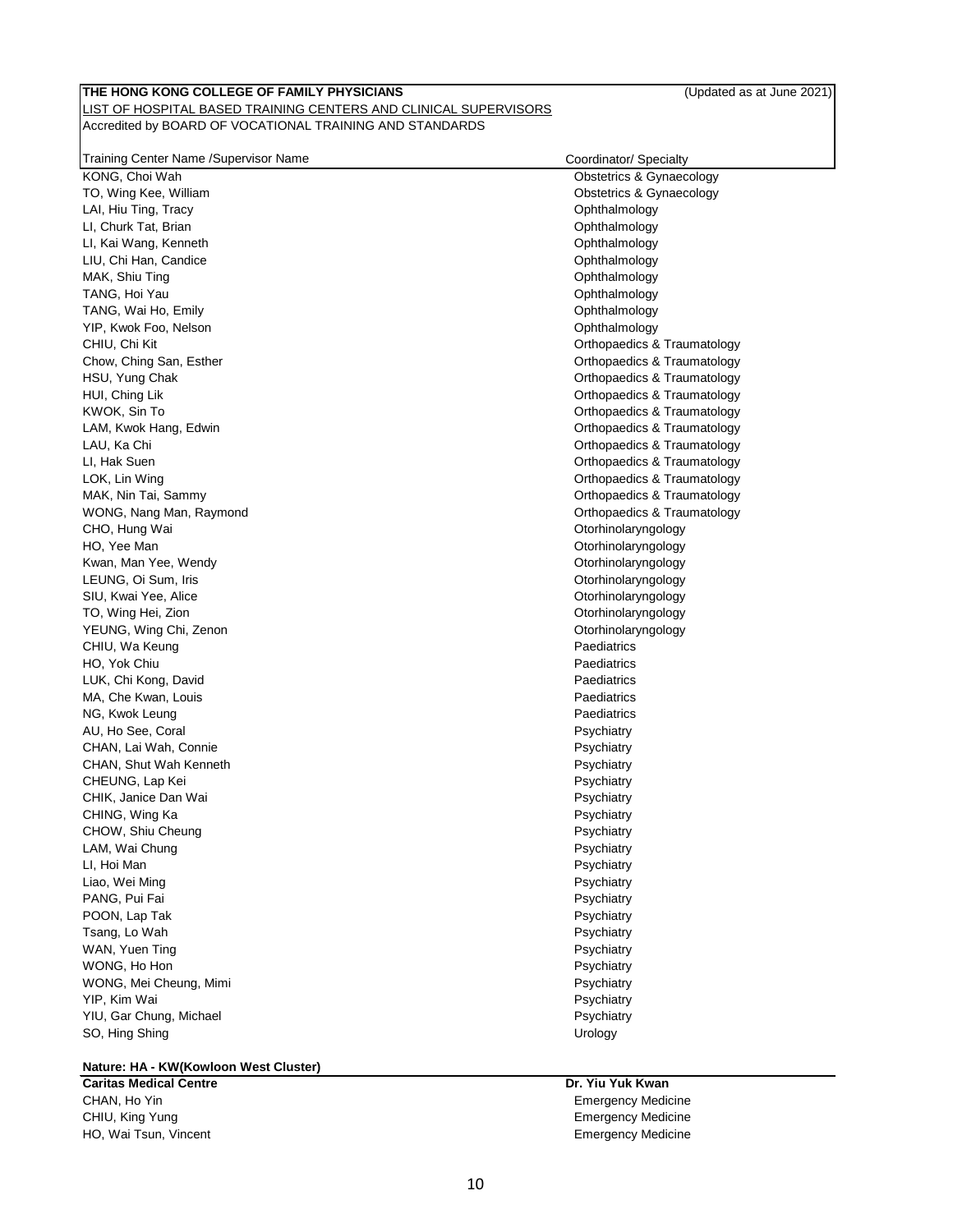| Training Center Name / Supervisor Name | Coordinator/ Specialty    |
|----------------------------------------|---------------------------|
| HO, Yu Kit                             | <b>Emergency Medicine</b> |
| LAU, Chui Ling                         | Emergency Medicine        |
| LEE, Ping Chung, Gordon                | <b>Emergency Medicine</b> |
| LEE, Shun Fung, Ringo                  | <b>Emergency Medicine</b> |
| LEUNG, Chung Hong                      | <b>Emergency Medicine</b> |
| MA, Kin Kou                            | <b>Emergency Medicine</b> |
| MUI, Tsz Kuen                          | Emergency Medicine        |
| SOONG, Chieh Pin                       | <b>Emergency Medicine</b> |
| TANG, Ka Yuen                          | <b>Emergency Medicine</b> |
| TSANG, Wai Tsan                        | <b>Emergency Medicine</b> |
| CHAN, Man Pan                          | <b>General Surgery</b>    |
| CHEUNG, Chung Yeung                    | General Surgery           |
| LEUNG, Chi Keung                       | <b>General Surgery</b>    |
| MAN, Chun Hin, Tommy                   | General Surgery           |
| NG, Ka Chun                            | <b>General Surgery</b>    |
| TING, Kong Ling, Steven                | <b>General Surgery</b>    |
| WONG, Kwok Wa                          | <b>General Surgery</b>    |
| CHENG, Jen Ngai                        | Internal Medicine         |
| CHIU, Chi Suen                         | Internal Medicine         |
| CHOW, Chi Kai                          | Internal Medicine         |
| KWOK, Oi Ling                          | Internal Medicine         |
| LEUNG, Chi Shing                       | Internal Medicine         |
| LEUNG, Chung Ping                      | Internal Medicine         |
| NG, Kam Hung                           | Internal Medicine         |
| SAY, Chun Yu                           | Internal Medicine         |
| SHAN, Hok Shing                        | Internal Medicine         |
| SHEK, Lam Hin                          | Internal Medicine         |
| TAM, Ho Kee, Vicki                     | Internal Medicine         |
| WONG, Cheuk Lik                        | Internal Medicine         |
| WONG, Chit Wai                         | Internal Medicine         |
| WONG, Mo Lin                           | Internal Medicine         |
| WONG, Wing Yin                         | Internal Medicine         |
| WOO, Kam Wing                          | Internal Medicine         |
| YONG, Sai Ping, David                  | Internal Medicine         |
| YOUNG, Kit Yu                          | Internal Medicine         |
| YUEN, Sze Kit                          | Internal Medicine         |
| CHAN, Yin Chee, Epiphania              | Obstetrics & Gynaecology  |
| FUNG, Tze Man, Mimi                    | Obstetrics & Gynaecology  |
| HE, Mung Yuen                          | Obstetrics & Gynaecology  |
| HUI, Sze Ki                            | Obstetrics & Gynaecology  |
| KUNG, Yau Lung, Fred                   | Obstetrics & Gynaecology  |
| LEE, Kai Wan                           | Obstetrics & Gynaecology  |
| LEE, Yun Ting                          | Obstetrics & Gynaecology  |
| LO, Tsz Kin                            | Obstetrics & Gynaecology  |
| MOK, Sau Lan                           | Obstetrics & Gynaecology  |
| TANG, Sui Man, Janet                   | Obstetrics & Gynaecology  |
| WAN, Siu Fan, Rebecca                  | Obstetrics & Gynaecology  |
| WONG, Ho Yan, Queenie                  | Obstetrics & Gynaecology  |
| CHAN, Pui San, Rose                    | Ophthalmology             |
| IO, Yu Fong, Ida                       | Ophthalmology             |
| KWOK, Ka Man, Madeline                 | Ophthalmology             |
| KWONG, Chi Ho                          | Ophthalmology             |
| LAI, Hiu Ping, Frank                   | Ophthalmology             |
| LAM, Fung, Robert                      | Ophthalmology             |
| LI, Chi Lai                            | Ophthalmology             |
| LUK, Oi Jing, Fiona                    | Ophthalmology             |
| LUK, Sheung Wan, Abbie                 | Ophthalmology             |

11

NGAI, Wing Sang **Ophthalmology CONSERVINGS**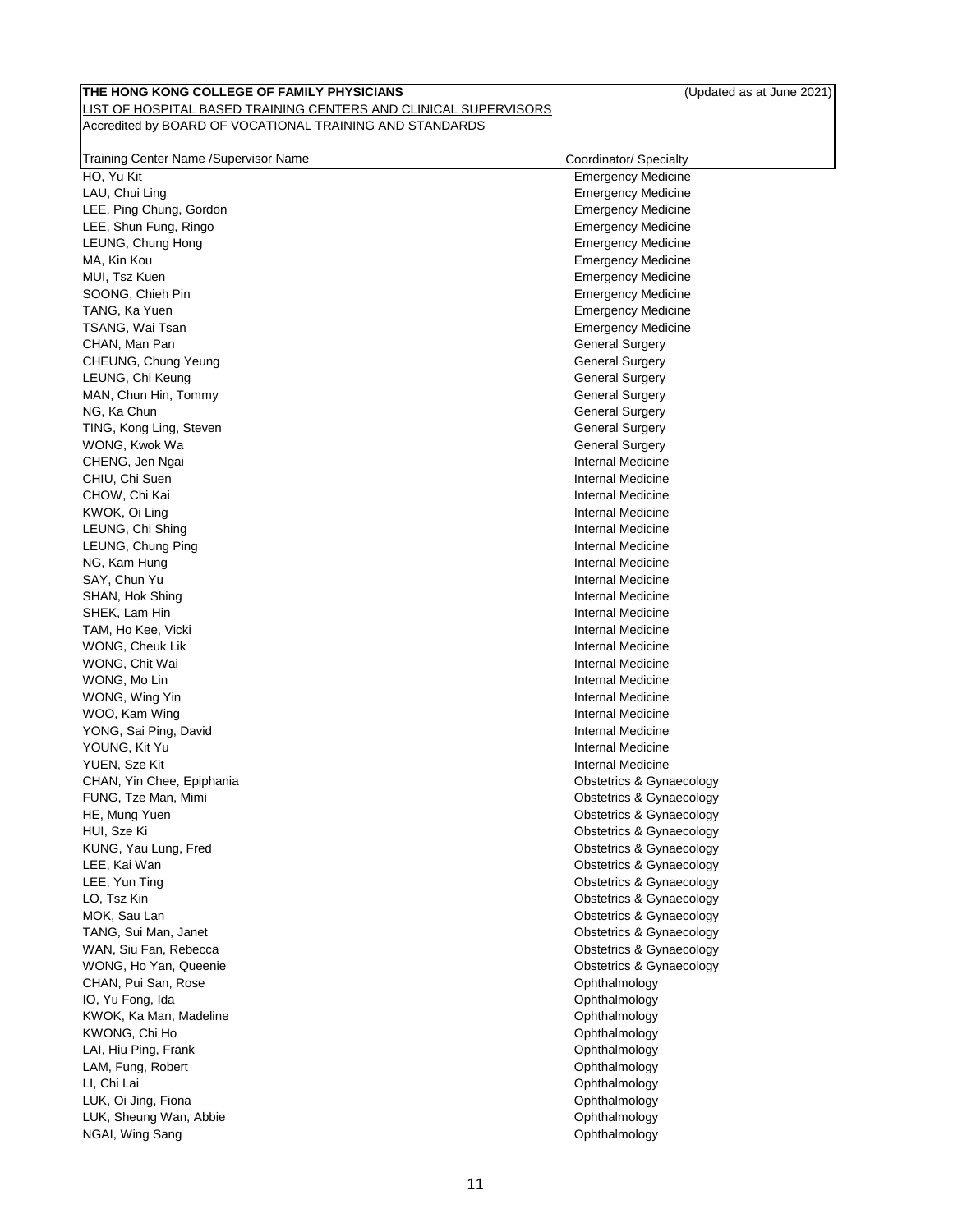| Training Center Name / Supervisor Name | Coordinator/ Specialty      |
|----------------------------------------|-----------------------------|
| WONG, Kwok Tung                        | Ophthalmology               |
| WONG, Lee                              | Ophthalmology               |
| CHAN, Hing Shing                       | Orthopaedics & Traumatology |
| CHIU, Ming Yu                          | Orthopaedics & Traumatology |
| HO, Sheung Tung                        | Orthopaedics & Traumatology |
| HO, Wing Hang, Angela                  | Orthopaedics & Traumatology |
| IP, Hoi Yeung                          | Orthopaedics & Traumatology |
| MAN, Lok Pong                          | Orthopaedics & Traumatology |
| WONG, Kwok Ho                          | Orthopaedics & Traumatology |
| YEUNG, Yip Kan                         | Orthopaedics & Traumatology |
| CHAN, Cheong Wai                       | Paediatrics                 |
| CHENG, Wai Wai                         | Paediatrics                 |
| CHEUNG, Ka Ming                        | Paediatrics                 |
| HUI, Wai Han                           | Paediatrics                 |
| HUNG, Kei Wong                         | Paediatrics                 |
| KO, Chun Hung                          | Paediatrics                 |
| KO, Po Wan                             | Paediatrics                 |
| LAM, Ping                              | Paediatrics                 |
| LAU, Wai Ling                          | Paediatrics                 |
|                                        |                             |
| Kwai Chung Hospital                    | Dr NGUYEN Desmond Gia-hung  |
| CHAN, Cheuk Chi                        | Psychiatry                  |
| CHAN, Chin Ho                          | Psychiatry                  |
| CHAN, Hung                             | Psychiatry                  |
| CHAN, Lap Kei                          | Psychiatry                  |
| CHENG, Kin Shing                       | Psychiatry                  |
| CHIU, Men Ming, Bonnie                 | Psychiatry                  |
| CHOI, Yan Yin                          | Psychiatry                  |
| CHU, Shui Kwan, Stephanie              | Psychiatry                  |
| CHUN, King Kong                        | Psychiatry                  |
| FONG, Yeuk Kwan, Yoki                  | Psychiatry                  |
| HEUNG, Joyce                           | Psychiatry                  |
| HO, Pui Tat                            | Psychiatry                  |
| LAU, Lai Shan, Lisa                    | Psychiatry                  |
| LEE, Quinson                           | Psychiatry                  |
| LEE, Wing King                         | Psychiatry                  |
| LEUNG, Shuk Yan, Joey                  | Psychiatry                  |
| LI, Ching Kwok                         | Psychiatry                  |
| LIU, Wan Wan                           | Psychiatry                  |
| LO, Wai Fan, Alison                    | Psychiatry                  |
| LU, Wan Yin                            | Psychiatry                  |
| NGUYEN, Gia Hung, Desmond              | Psychiatry                  |
| SIU, Man Wah, Clara                    | Psychiatry                  |
| TAM, Wing Hong, Danny                  | Psychiatry                  |
| TANG, Chun Pan                         | Psychiatry                  |
| TANG, Hoi Yin                          | Psychiatry                  |
| TSANG, Suk Ling                        | Psychiatry                  |
| TUNG, Ka Yee, Carrie                   | Psychiatry                  |
| WONG, Ka Yee, Lydia                    | Psychiatry                  |
| WONG, Lai Yi                           | Psychiatry                  |
| WONG, Sze Lai, Shirley                 | Psychiatry                  |
| WONG, Wing Kun, Charlotte              | Psychiatry                  |
| YEUNG, Tin Yan, Terence                | Psychiatry                  |
| YOUNG, Wai Kee, Vicky                  | Psychiatry                  |
| YU, Yee Wah                            | Psychiatry                  |
|                                        |                             |
| <b>Princess Margaret Hospital</b>      | Dr. Yiu Yuk Kwan            |
| CHAN, Chi Ming                         | <b>Emergency Medicine</b>   |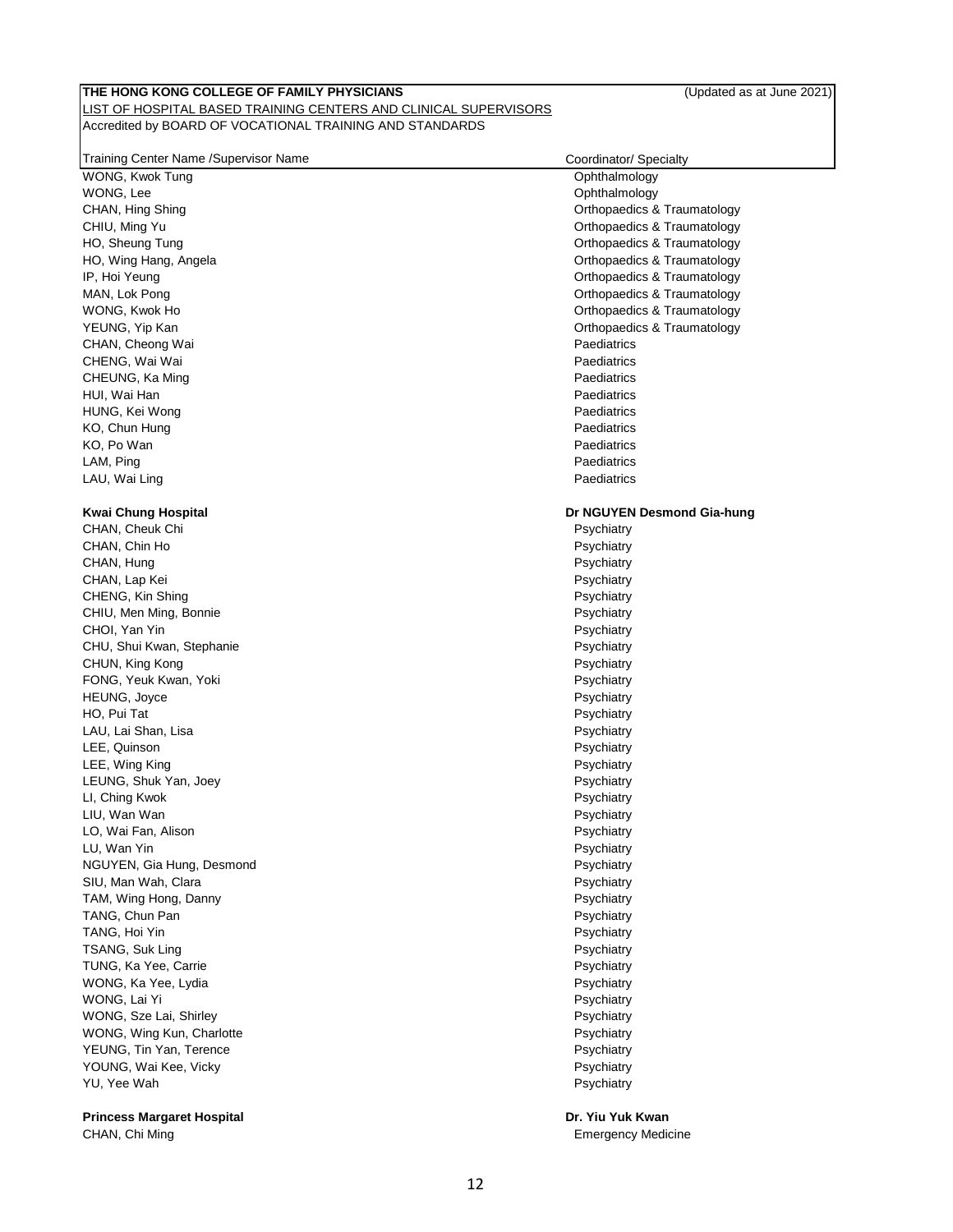| Training Center Name / Supervisor Name | Coordinator/ Specialty      |
|----------------------------------------|-----------------------------|
| LEE, Fu Tat                            | <b>Emergency Medicine</b>   |
| SHIH, Yau Ngai                         | <b>Emergency Medicine</b>   |
| CHAN, Kwong Man                        | <b>General Surgery</b>      |
| HO, Leung Sing                         | <b>General Surgery</b>      |
| LAI, Tak Wing                          | <b>General Surgery</b>      |
| KO, Chi Fai                            | Geriatric Medicine          |
| LAW, Chun Bon, Alexander               | Geriatric Medicine          |
| TAM, Tak Cheong                        | Geriatric Medicine          |
| TONG, Bing Chung                       | Geriatric Medicine          |
| YEUNG, Kwan Mo                         | Geriatric Medicine          |
| AU. Kai Man                            | Internal Medicine           |
| CHAN, Ka Man                           | Internal Medicine           |
| CHAN, Kin Wah                          | Internal Medicine           |
| CHAN, Man Chun                         | Internal Medicine           |
|                                        | Internal Medicine           |
| CHAN, Ngai Yin                         |                             |
| CHAN, Yu Wai                           | Internal Medicine           |
| CHANG, Yui                             | Internal Medicine           |
| CHEUK, Au                              | Internal Medicine           |
| CHIU, Jong Hoh, John                   | Internal Medicine           |
| CHOW, Ho Ying                          | Internal Medicine           |
| CHU, Pui Shan                          | Internal Medicine           |
| CHUNG, Chun Hoi                        | Internal Medicine           |
| FUNG, Ka Shun, Samuel                  | Internal Medicine           |
| HO, Chi Pang                           | Internal Medicine           |
| HO, Sze Ki                             | Internal Medicine           |
| HUNG, Hin Fai, Victor                  | Internal Medicine           |
| KWOK, Chi Hang                         | Internal Medicine           |
| KWONG, Kai Yan                         | Internal Medicine           |
| LAM, Wai Sing                          | Internal Medicine           |
| LEE, Kwok Kuen                         | Internal Medicine           |
| LEE, William                           | Internal Medicine           |
| LI, Siu Ting, Reggie                   | Internal Medicine           |
| MAK, Wai Man, Vivien                   | Internal Medicine           |
| MOK, Ngai Shing                        | Internal Medicine           |
| NG, Ka Man, Carmen                     | Internal Medicine           |
| POON, Ka Yan                           | Internal Medicine           |
| SHENG, Bun                             | Internal Medicine           |
| TANG, Hon Lok                          | Internal Medicine           |
| TSANG, Tak Yin, Owen                   | Internal Medicine           |
| TSUI, Ping Tim                         | Internal Medicine           |
| YEUNG, Yiu Cheong                      | Internal Medicine           |
| YIM, Ka Fai                            | Internal Medicine           |
| YING, King Yee                         | Internal Medicine           |
| CHAN, Yin Chee, Epiphania              | Obstetrics & Gynaecology    |
| FUNG, Tze Man, Mimi                    | Obstetrics & Gynaecology    |
| HE, Mung Yuen                          | Obstetrics & Gynaecology    |
| HUI, Sze Ki                            | Obstetrics & Gynaecology    |
| KUNG, Yau Lung, Fred                   | Obstetrics & Gynaecology    |
| LEE, Kai Wan                           | Obstetrics & Gynaecology    |
| LEE, Yun Ting                          | Obstetrics & Gynaecology    |
| LO, Tsz Kin                            | Obstetrics & Gynaecology    |
| MOK, Sau Lan                           | Obstetrics & Gynaecology    |
| TANG, Sui Man, Janet                   | Obstetrics & Gynaecology    |
| WAN, Siu Fan, Rebecca                  | Obstetrics & Gynaecology    |
| WONG, Ho Yan, Queenie                  | Obstetrics & Gynaecology    |
| CHAN, Shiu Wai                         | Orthopaedics & Traumatology |
| CHEUNG, Kim Wai                        | Orthopaedics & Traumatology |
|                                        |                             |
| CHOI, Shing Hing                       | Orthopaedics & Traumatology |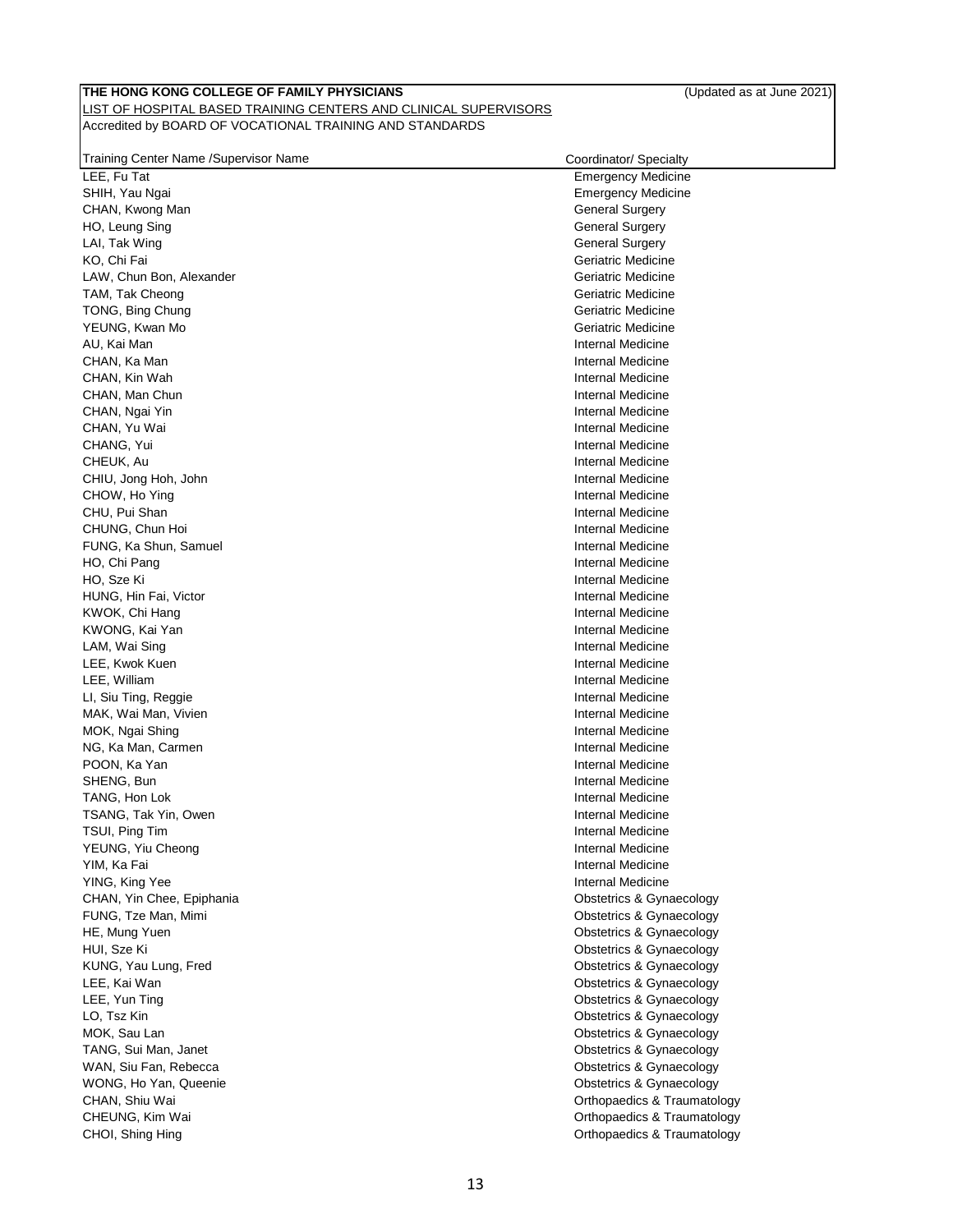| Training Center Name /Supervisor Name | Coordinator/ Specialty                 |
|---------------------------------------|----------------------------------------|
| LUI, Wai Hee                          | Orthopaedics & Traumatology            |
| SIU, Kwai Ming                        | <b>Orthopaedics &amp; Traumatology</b> |
| TAM, Kwok Bun                         | Orthopaedics & Traumatology            |
| TSE, Yu Nang, Benny                   | Orthopaedics & Traumatology            |
| WONG, Chong Hing                      | Orthopaedics & Traumatology            |
| WONG, Hin Keung                       | Orthopaedics & Traumatology            |
| WONG, Kam Yiu                         | Orthopaedics & Traumatology            |
| WU, Tse Kit                           | Orthopaedics & Traumatology            |
| YUEN, Man Hon                         | Orthopaedics & Traumatology            |
| FONG, Nai Chung                       | Paediatrics                            |
| KWAN, Yat Wah                         | Paediatrics                            |
| SHEK, Chi Chiu                        | Paediatrics                            |
| YAU, Kin Cheong, Eric                 | Paediatrics                            |
| Yan Chai Hospital                     | Dr. Yiu Yuk Kwan                       |
| LIM, Bun                              | <b>Emergency Medicine</b>              |
| NGAN, Hung Kwok                       | <b>Emergency Medicine</b>              |
| LI, Kam Yin                           | Endocrinology, Diabetes & Metabolism   |
| CHOW, Wai Hung                        | Gastroenterology and Hepatology        |
| CHAN, Man Pan                         | General Surgery                        |
| CHEUNG, Kwok Fai                      | <b>General Surgery</b>                 |
| HUI, Sheung Kit                       | <b>General Surgery</b>                 |
| KONG, Chi Kwan                        | <b>General Surgery</b>                 |
| LUI, Ka Wing                          | <b>General Surgery</b>                 |
| MO, Ka Keung, Loar                    | Geriatric Medicine                     |
| WONG, Wai Ming                        | Geriatric Medicine                     |
| CHEUNG, Siu Fai                       | Nephrology                             |
| CHEONG, Peng Meng                     | <b>Orthopaedics &amp; Traumatology</b> |
| KAM, Wing Lok                         | Orthopaedics & Traumatology            |
| LAW, Wing Kin                         | Orthopaedics & Traumatology            |
| LEE, Qunn Jid                         | Orthopaedics & Traumatology            |
| LO, Hung Kwong                        | Orthopaedics & Traumatology            |
| WONG, Yiu Chung                       | Orthopaedics & Traumatology            |
| YUNG, Yu Bun                          | Orthopaedics & Traumatology            |
| LAM, Chiu Wing                        | Otorhinolaryngology                    |
| LAU, Tak Yin                          | Otorhinolaryngology                    |
| NGAI, Chi Man                         | Otorhinolaryngology                    |
| TANG, Kwong Chi                       | Otorhinolaryngology                    |
| WONG, Ka Chun                         | Otorhinolaryngology                    |
| SHEK, Chi Chiu                        | Paediatrics                            |
|                                       |                                        |

# **Nature: HA - NTE(New Territory East Cluster)**

CHAN, Chung Yung **Emergency Medicine** CHAN, Chung Yung **Emergency Medicine** LEUNG, Yuen Hung **Emergency Medicine** YEUNG, Sai Dat, Richard Emergency Medicine YUEN, Cheuk Pun, Eddie Emergency Medicine CHAN, Kin Wing General Surgery CHAN, Kin Wing General Surgery CHEUNG, Yue Sun General Surgery CHEUNG, Yue Sun General Surgery LO, Xina General Surgery Communication of the Communication of the General Surgery General Surgery CHAN, Chi Wo **Internal Medicine** CHAN, Chi Wo Internal Medicine CHAN, Hok Sum **Internal Medicine** CHAN, Wai Lun, Larry **Internal Medicine** CHAN, Wai Lun, Larry **Internal Medicine** CHENG, Yuk Lun **Internal Medicine** HO, Sheng Sheng Internal Medicine internal Medicine HUI, Wai Man Internal Medicine LAI, King Son **Internal Medicine** and The Internal Medicine and The Internal Medicine LAU, Wai Yan Internal Medicine

# **Alice Ho Miu Ling Nethersole Hospital Dr Leung Kwan Wa, Maria**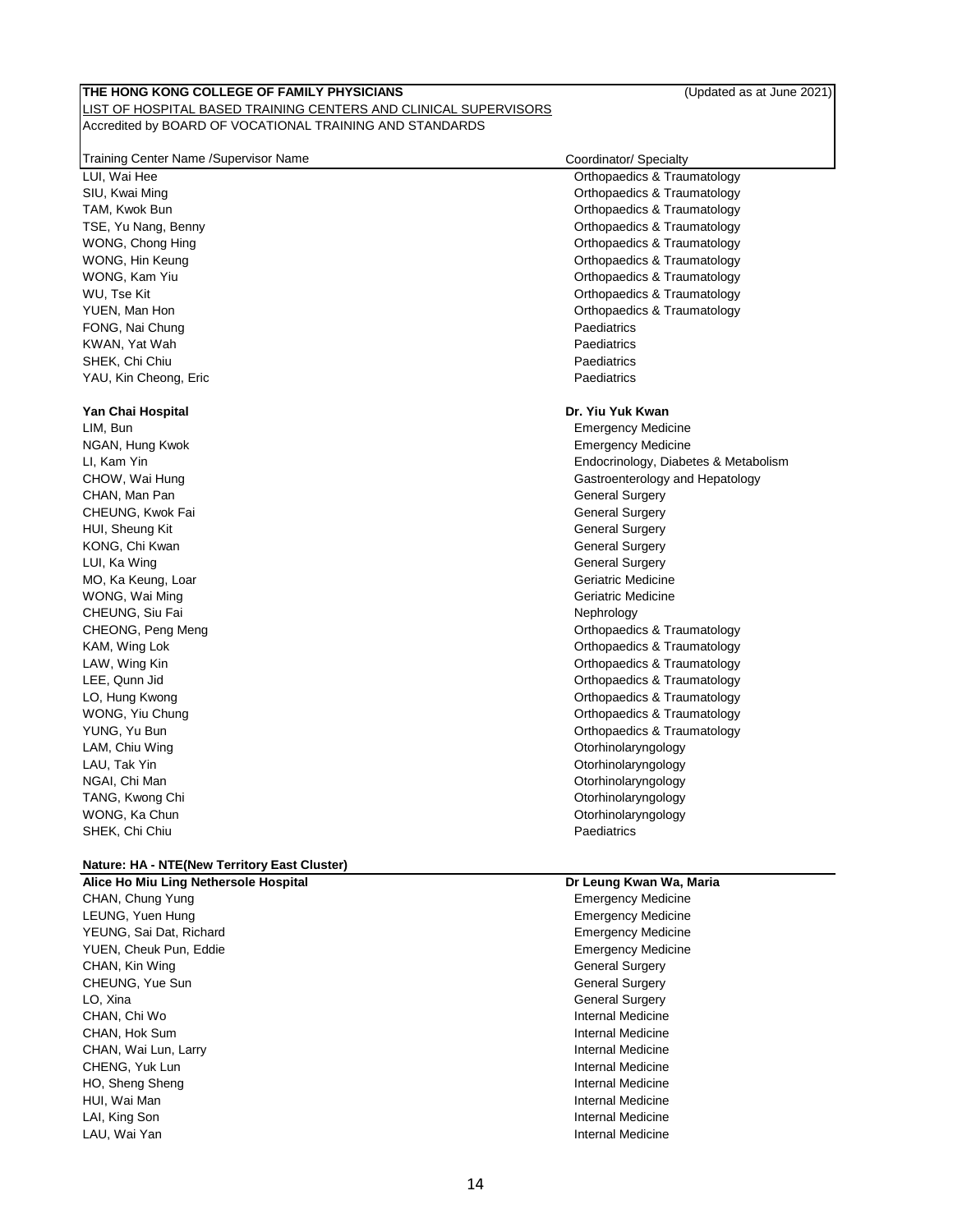# Training Center Name /Supervisor Name Coordinator/ Specialty

#### **North District Hospital**

KITCHELL, Abdul Karim Bin LAW, Kam Leung CHEUNG, Ka Yin CHEUNG, Yue Sun NG, Chung Kei General Surgery Chung Kei General Surgery General Surgery Chung Kei General Surgery General Surgery TSOI, Yee Kei General Surgery Surgery Surgery Surgery Surgery Surgery Surgery Surgery Surgery Surgery Surgery WONG, Hon Ming General Surgery Control of the Control of the Control of the General Surgery Control of the General Surgery LAU, Kam Piu **Internal Medicine** WONG, I Ming **Internal Medicine** YIU, Kwok Hing **Internal Medicine** SIU, Yuk Chuen **Chuen Chuen Chuen Chuen Chuen Chuen Chuen Chuen Chuen Chuen Chuen Chuen Chuen Chuen Chuen Chuen Chuen Chuen Chuen Chuen Chuen Chuen Chuen Chuen Chuen Chuen Chuen Chuen Chuen Chuen Chuen Chuen Chuen Chuen Ch** 

CHEUNG, Nai Kwong **Emergency Medicine** CHEUNG, Nai Kwong **Emergency Medicine** LEE, Kit Fai General Surgery Communication of the Communication of the General Surgery Communication of the General Surgery NG, Kit Yu, Albert General Surgery Communication of the General Surgery General Surgery NG, Kwok Wai, Enders General Surgery Communication of the General Surgery General Surgery CHAN, Chun Man, Jones **Internal Medicine** CHAN, Chun Man, Jones Internal Medicine CHOW, Kai Ming **Internal Medicine** and CHOW, Kai Ming Internal Medicine LI, Kam Tao, Philip **Internal Medicine Internal Medicine** OZAKI, Risa **Internal Medicine** WONG, Kong Chiu **Internal Medicine** and The Internal Medicine and The Internal Medicine WONG, Siu Ming, Raymond **Internal Medicine** Internal Medicine CHUNG, Man Yan **Channel Church Church Church Church Church** Church Church Church Church Church Church Church Church Church Church Church Church Church Church Church Church Church Church Church Church Church Church Church C WAH, Yi Man **Obstetrics & Gynaecology WAH, Yi Man** YEUNG, Suet Ying Christian Christian Christian Christian Christian Christian Christian Christian Christian Christian Christian Christian Christian Christian Christian Christian Christian Christian Christian Christian Chris CHAN, Ching Yan, Noel **CHAN, Ching Yan, Noel** 

| <b>Halling Ochter Name /Oupervisor Name</b> | Coordinator/ opecially      |
|---------------------------------------------|-----------------------------|
| LEE, Shun Wah                               | Internal Medicine           |
| LO. Kwun Man                                | <b>Internal Medicine</b>    |
| LUN, Chung Tat                              | Internal Medicine           |
| MAK, Ka Pui                                 | Internal Medicine           |
| TSANG, Chiu Chi                             | Internal Medicine           |
| YEUNG, Hon Ming, Jonas                      | <b>Internal Medicine</b>    |
| FAN, Chi Ho, Jason                          | Orthopaedics & Traumatology |
| KOO, Siu Cheong Jeffrey Justin              | Orthopaedics & Traumatology |
| LAM, Hoi Yan                                | Orthopaedics & Traumatology |
| LAW, Sheung Wai                             | Orthopaedics & Traumatology |
| LEUNG, Siu Man                              | Orthopaedics & Traumatology |
| CHOW, Man Wai                               | Otorhinolaryngology         |
| CHAN, Kwok Chiu                             | Paediatrics                 |
| CHAN, Tang Tat                              | Paediatrics                 |
| CHENG, Yan Wah                              | Paediatrics                 |
| CHIANG, Pui King                            | Paediatrics                 |
| LAM, Man Chun                               | Paediatrics                 |
| LEE, Hau Man                                | Paediatrics                 |
| MA, Kam Hung                                | Paediatrics                 |
| MAK, Chung Wai                              | Paediatrics                 |
| MAK, Kin Yan, Rainbow                       | Paediatrics                 |
| TONG, Chi Tak, Luke                         | Paediatrics                 |
| TSUI, Kwing Wan                             | Paediatrics                 |
| WONG. Tak Wai                               | Paediatrics                 |
| WONG, Wai Chun                              | Paediatrics                 |
| NG, Siu Fung, Jonathan                      | Psychiatry                  |
| <b>North District Hospital</b>              | Dr Leung Kwan Wa, Maria     |
| KITCHELL, Abdul Karim Bin                   | <b>Emergency Medicine</b>   |
| LAW, Kam Leung                              | <b>Emergency Medicine</b>   |
| CHEUNG, Ka Yin                              | <b>General Surgery</b>      |
| CHEUNG. Yue Sun                             | <b>General Surgery</b>      |

LO, Cho Yau **Charles and Charles and Charles and Charles Charles and Charles Charles A** Traumatology MA, Chun Man **Man Orthopaedics & Traumatology MA, Chun Man** Orthopaedics & Traumatology

#### **Prince of Wales Hospital Dr Leung Kwan Wa, Maria**

CHEUNG, Koon Ho Emergency Medicine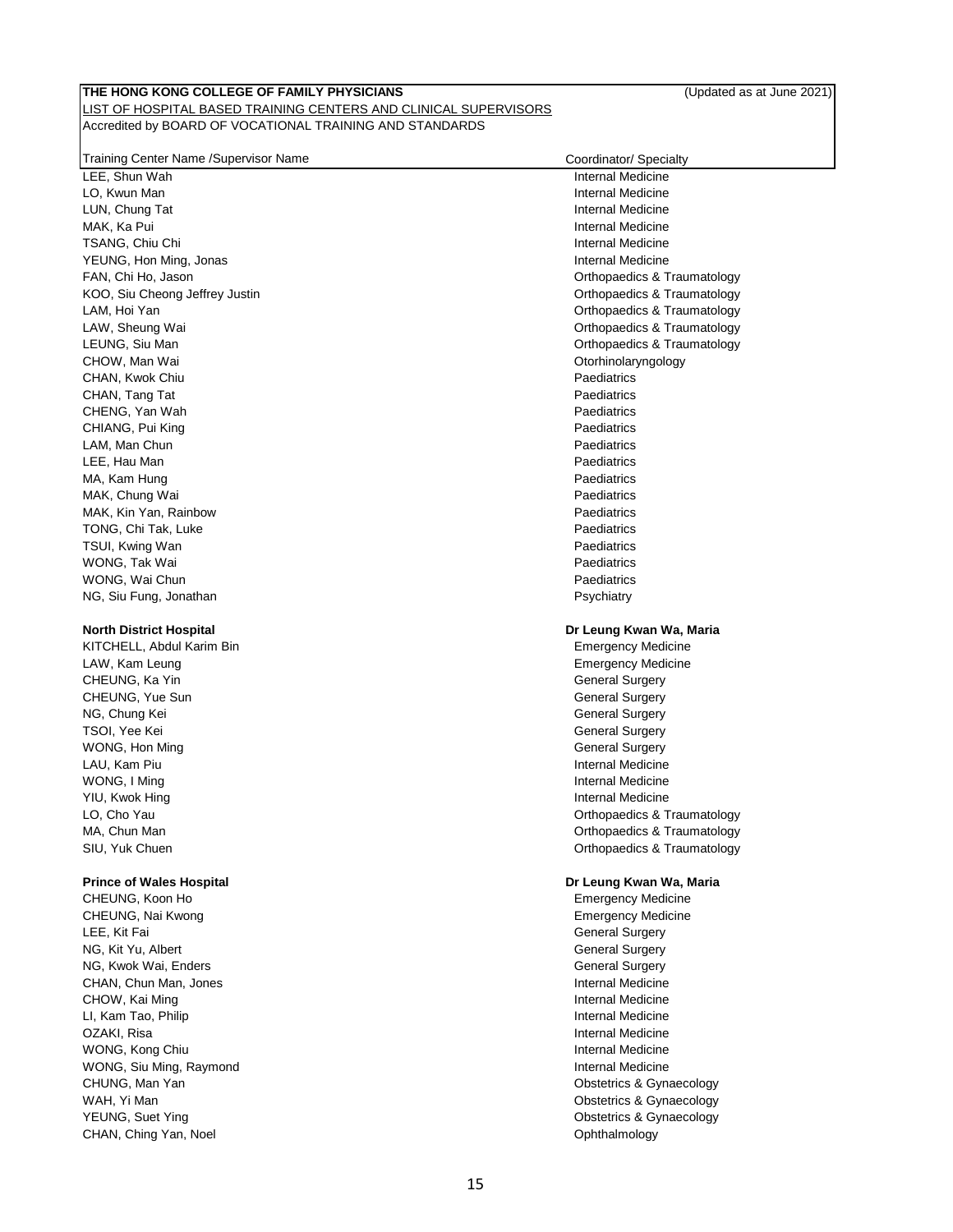| Training Center Name /Supervisor Name |  |  |  |
|---------------------------------------|--|--|--|
|                                       |  |  |  |

#### **Shatin Hospital**

HUI, Elsie Medicine and Geriatrics Medicine and Geriatrics NG, Wing Ling Medicine and Geriatrics and Geriatrics and Geriatrics and Geriatrics and Geriatrics and Geriatrics TANG, Wing Sze, Maria Medicine and Geriatrics and Geriatrics WOO, Jean Medicine and Geriatrics Control of the Medicine and Geriatrics Control of the Medicine and Geriatrics YUK, Ka Lok Medicine and Geriatrics **Medicine and Geriatrics** and Medicine and Geriatrics CHAN, Wing Yan, Joey **Property** Paychiatry Property Psychiatry Property Property Property Property Property Property Property Property Property Property Property Property Property Property Property Property Property Proper KAM, Wai Kwok **Provident Contract Contract Contract Contract Contract Contract Contract Contract Contract Contract Contract Contract Contract Contract Contract Contract Contract Contract Contract Contract Contract Contract** TSOH, Mei Yuek, Joshua Psychiatry WING, Yun Kwok **Provident Controller and Controller Controller and Controller Controller Provident Psychiatry** YAN, Tin Yee, Connie **Provident Connective Connective Connective Connection** Psychiatry

CHUI, Pui Yuk Internal Medicine LAI, King Son **Internal Medicine** LEE, Man Yee **Internal Medicine** LEE, Shun Wah **Internal Medicine** MA, Hon Ming **Internal Medicine** CHAN, Sheung Chun **Psychiatry** Psychiatry **Psychiatry** Psychiatry **Psychiatry** Psychiatry LEE, Ka Lin Psychiatry and the state of the state of the state of the state of the state of the state of the state of the state of the state of the state of the state of the state of the state of the state of the state of

| Shatin Hosnital          | Dr Leung Kwan Wa, Maria     |
|--------------------------|-----------------------------|
| WONG, Tak Shun           | Psychiatry                  |
| WING, Yun Kwok           | Psychiatry                  |
| TANG, Wai Kwong          | Psychiatry                  |
| TANG, Ka Lam, Alan       | Psychiatry                  |
| MAK, Dun Ping, Arthur    | Psychiatry                  |
| LEUNG, Tak Yu, Grace     | Psychiatry                  |
| LEUNG, Man Chun, Vincent | Psychiatry                  |
| KO, Shuk Fun             | Psychiatry                  |
| YAU, Ho Chung            | Paediatrics                 |
| YAM, Man Ching           | Paediatrics                 |
| WONG, Wing Kin, Gary     | Paediatrics                 |
| SO, King Woon, Allan     | Paediatrics                 |
| MOK, Chi Fung, Geoffrey  | Paediatrics                 |
| LO, Fung Cheung, Amy     | Paediatrics                 |
| LI, Martin, Albert       | Paediatrics                 |
| LI, Chi Kong             | Paediatrics                 |
| LEUNG, Ting Fan          | Paediatrics                 |
| LAM, Hugh Simon Hung San | Paediatrics                 |
| HO, Chi Hang, Assunta    | Paediatrics                 |
| FUNG, Lai Wah, Eva       | Paediatrics                 |
| CHAN, Ching Ching        | Paediatrics                 |
| WONG, Wai Yeung          | Otorhinolaryngology         |
| LEUNG, Moon Wah          | Otorhinolaryngology         |
| WONG, Yu Chung           | Orthopaedics & Traumatology |
| WONG, Kwok Chuen         | Orthopaedics & Traumatology |
| TSE, Wing Lim            | Orthopaedics & Traumatology |
| TANG, Ning               | Orthopaedics & Traumatology |
| LO, Chun Kwong           | Orthopaedics & Traumatology |
| KWOK, Kin On             | Orthopaedics & Traumatology |
| CHIU, Wang Kei           | Orthopaedics & Traumatology |
| YOUNG, Lerrmann, Alvin   | Ophthalmology               |
| YIP, Wai Kuen            | Ophthalmology               |
| LOK, Ying Ching          | Ophthalmology               |
| KAM, Ka Wai              | Ophthalmology               |
| IU, Pui Leung, Lawrence  | Ophthalmology               |
| HO, Mary                 | Ophthalmology               |
| CHIN, Joyce Kar Yee      | Ophthalmology               |

Coordinator/ Specialty

### **Tai Po Hospital Dr. Chan Lit Ping**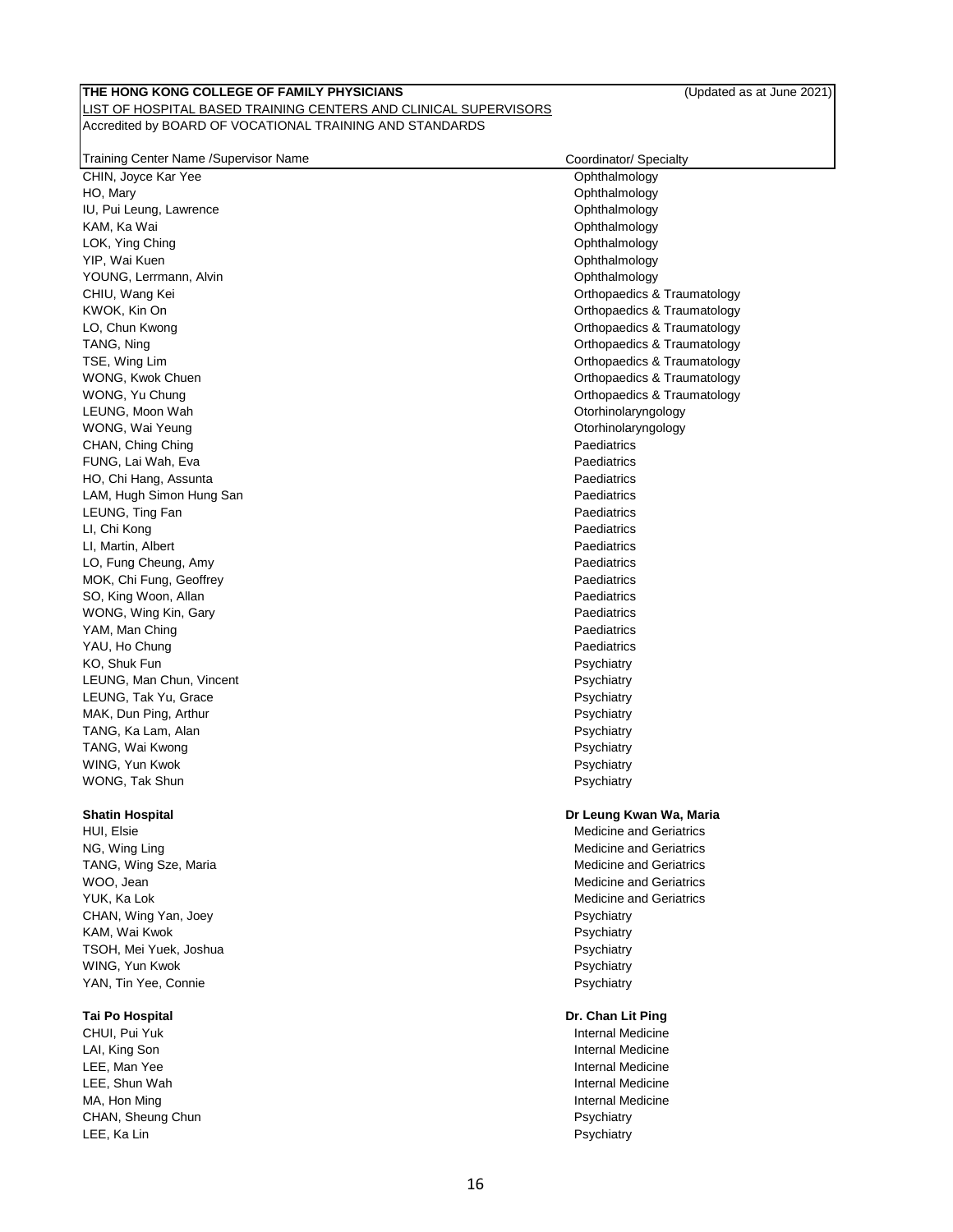| THE HONG KONG COLLEGE OF FAMILY PHYSICIANS                       | (Updated as at June 2021)            |
|------------------------------------------------------------------|--------------------------------------|
| LIST OF HOSPITAL BASED TRAINING CENTERS AND CLINICAL SUPERVISORS |                                      |
| Accredited by BOARD OF VOCATIONAL TRAINING AND STANDARDS         |                                      |
| Training Center Name / Supervisor Name                           |                                      |
|                                                                  | Coordinator/ Specialty<br>Psychiatry |
| TAI, Wing Ki<br>WONG, Yip Chau                                   | Psychiatry                           |
|                                                                  |                                      |
| Nature: HA - NTW(New Territory West Cluster)                     |                                      |
| <b>Castle Peak Hospital</b>                                      | Dr. Chan Cheong Fai                  |
| CHAN, Cheong Fai                                                 | Psychiatry                           |
| CHENG, Chi Wai                                                   | Psychiatry                           |
| CHENG, Koi Man                                                   | Psychiatry                           |
| CHIANG, Tin Po                                                   | Psychiatry                           |
| CHOW, Suet Yan                                                   | Psychiatry                           |
| CHUI, Wing Ho, William                                           | Psychiatry                           |
| LAI, Wing Him                                                    | Psychiatry                           |
| LAM, Ming                                                        | Psychiatry                           |
| LAM, Pik Ho, Jenny                                               | Psychiatry                           |
| LAM, Siu Man                                                     | Psychiatry                           |
| LAU, Mei Suen                                                    | Psychiatry                           |
| LAU, Yuk Shing                                                   | Psychiatry                           |
| MAK, Shun Chi                                                    | Psychiatry                           |
| SIU, Wei Man, Bonnie                                             | Psychiatry                           |
| TSUI, Chi Fong                                                   | Psychiatry                           |
| TUNG, Chi Kwong                                                  | Psychiatry                           |
| WONG, Oi Yin, Jessica                                            | Psychiatry                           |
| YEUNG, Sze Wing                                                  | Psychiatry                           |
| Pok Oi Hospital                                                  | Dr. Liang Jun                        |
| FUNG, Hin Tat                                                    | <b>Emergency Medicine</b>            |
| LAI, Cing Hong, Jeffery                                          | <b>Emergency Medicine</b>            |
| LAU, Chu Leung                                                   | <b>Emergency Medicine</b>            |
| LUI, Chun Tat                                                    | Emergency Medicine                   |
| ONG, Kim Lian                                                    | Emergency Medicine                   |
| TSUI, Kwok Leung                                                 | <b>Emergency Medicine</b>            |
| CHAN, Man Yi                                                     | General Surgery                      |
| CHAN, Shun                                                       | <b>General Surgery</b>               |
| CHAN, Tsz Yeung                                                  | <b>General Surgery</b>               |
| CHAU, Hin, Lysander                                              | General Surgery                      |
| CHENG, Cheung Hing                                               | General Surgery                      |
| CHEUNG, Chin Cheung                                              | <b>General Surgery</b>               |
| CHEUNG, Hing Fong                                                | <b>General Surgery</b>               |
| CHEUNG, Tak Yan                                                  | <b>General Surgery</b>               |
| CHOI, Wing Kee                                                   | <b>General Surgery</b>               |
| CHU, Ming Leong                                                  | <b>General Surgery</b>               |
| CHU, Sau Kwan                                                    | <b>General Surgery</b>               |
| FUNG, Tak Kwan                                                   | <b>General Surgery</b>               |
| HUI, Wei Han                                                     | <b>General Surgery</b>               |
| HUNG, Lai Fai                                                    | <b>General Surgery</b>               |
| LEE, Ching Ching                                                 | <b>General Surgery</b>               |
| LEE, Yue Kit                                                     | <b>General Surgery</b>               |
| LEUNG, Siu Kee                                                   | <b>General Surgery</b>               |
| LEUNG, Yu Wing                                                   | <b>General Surgery</b>               |
| MAK, Chak Fong                                                   | <b>General Surgery</b>               |
| MAN, Chi Wai                                                     | <b>General Surgery</b>               |
| POON, Chi Ming, Michael                                          | <b>General Surgery</b>               |
| POON, Tai Lun, Terrence                                          | <b>General Surgery</b>               |
| THUNG, Kin Hoi                                                   | <b>General Surgery</b>               |
| TSUI, King Yiu                                                   | <b>General Surgery</b>               |
| WONG, Che Yung, Kenny                                            | <b>General Surgery</b>               |
| WONG, Chun Sing                                                  | <b>General Surgery</b>               |
| WONG, Ka Fai, Kelvin                                             | <b>General Surgery</b>               |
|                                                                  |                                      |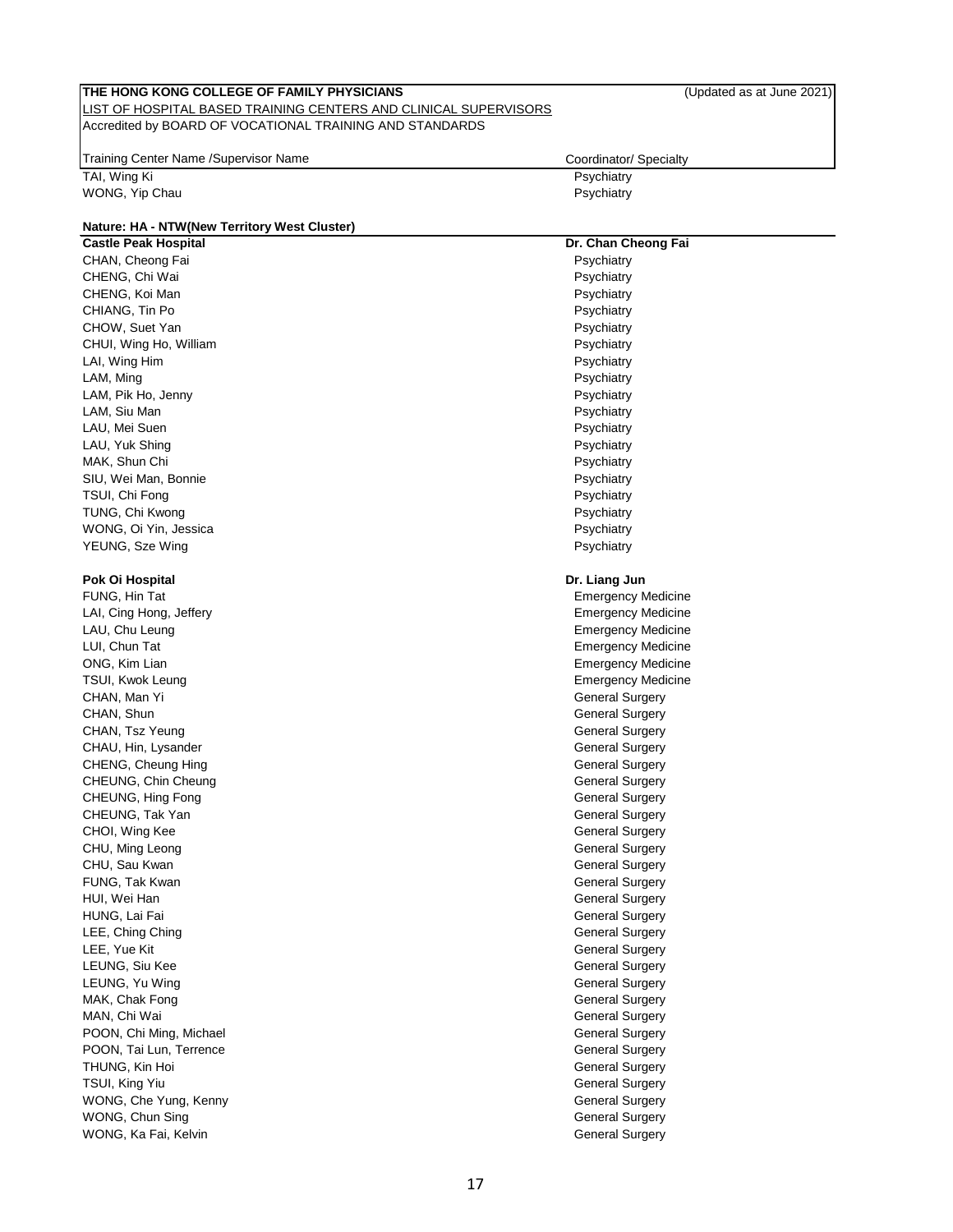| Fraining Center Name /Supervisor Name | Coordinator/ Specialty |
|---------------------------------------|------------------------|

| WONG, Kei Kwong                          | <b>General Surgery</b>                                 |
|------------------------------------------|--------------------------------------------------------|
| WONG, Wai Man                            | <b>General Surgery</b>                                 |
| WONG, Wui Bun                            | <b>General Surgery</b>                                 |
| YAM, Po Chu, Patricia                    | <b>General Surgery</b>                                 |
| YIU, Chun Wang                           | <b>General Surgery</b>                                 |
| YIU, Hak Lim                             | <b>General Surgery</b>                                 |
| YUEN, Ho Yan                             | <b>General Surgery</b>                                 |
| CHAN, Ting                               | <b>Medicine and Geriatrics</b>                         |
| CHOI, Chun Hung                          | <b>Medicine and Geriatrics</b>                         |
| SHIU, Ka Lock                            | <b>Medicine and Geriatrics</b>                         |
| TONG, Ka Hang, Matthew                   | <b>Medicine and Geriatrics</b>                         |
| WONG, Chi Wing                           | <b>Medicine and Geriatrics</b>                         |
| YUNG, Chun Yu                            | <b>Medicine and Geriatrics</b>                         |
| CHAN, Chong Chung                        | Orthopaedics & Traumatology                            |
| CHAN, Chun Fung                          | Orthopaedics & Traumatology                            |
| CHAN, Ping Tak                           | Orthopaedics & Traumatology                            |
| CHAN, Wai Ming                           | Orthopaedics & Traumatology                            |
| CHENG, Hung On                           | Orthopaedics & Traumatology                            |
| CHEUNG, Chi Nok                          | Orthopaedics & Traumatology                            |
| CHEUNG, Ka Kin                           | <b>Orthopaedics &amp; Traumatology</b>                 |
| CHOI, Kai Yiu, Alexander                 | Orthopaedics & Traumatology                            |
| CHOW, Yuk Yin                            | Orthopaedics & Traumatology                            |
| LAM, Yuk Yu                              | Orthopaedics & Traumatology                            |
| LAU, Chi Yuk                             | Orthopaedics & Traumatology                            |
| LEUNG, Cheuk Yip                         | Orthopaedics & Traumatology                            |
| LEUNG, Kwok Hung                         | Orthopaedics & Traumatology                            |
| MA, King Hay, Arthur                     | Orthopaedics & Traumatology                            |
| TANG, Yan Ho, Bruce                      | Orthopaedics & Traumatology                            |
| TSANG, Ka Ho                             | Orthopaedics & Traumatology                            |
| TSUI, Hon For                            | <b>Orthopaedics &amp; Traumatology</b>                 |
| WEN, Eleanor                             | Orthopaedics & Traumatology                            |
| WONG, Hok Leung                          | Orthopaedics & Traumatology                            |
| WUN, Yiu Chung                           | Orthopaedics & Traumatology                            |
| YIP, Ka Yan, Emily                       | Orthopaedics & Traumatology                            |
| CHIO, Io Meng                            | Otorhinolaryngology                                    |
| LEE, Ting Hon                            | Otorhinolaryngology                                    |
|                                          |                                                        |
| LEUNG, Kwok Hung, Vincent                | Otorhinolaryngology                                    |
| WONG, Chun Lok, Andrew                   | Otorhinolaryngology                                    |
| WONG, Ting Ka, Athena<br>YEUNG, Kong Wah | Otorhinolaryngology<br>Otorhinolaryngology             |
|                                          |                                                        |
| <b>Tuen Mun Hospital</b>                 | Dr. Liang Jun                                          |
| TIN, Winnie Wing Yan                     | <b>Clinical Oncology</b>                               |
| WONG, Chi Sing, Frank                    | <b>Clinical Oncology</b>                               |
|                                          |                                                        |
| FUNG, Hin Tat<br>LAI, Cing Hong, Jeffery | <b>Emergency Medicine</b><br><b>Emergency Medicine</b> |
|                                          |                                                        |
| LAU, Chu Leung                           | <b>Emergency Medicine</b>                              |
| LUI, Chun Tat                            | <b>Emergency Medicine</b>                              |
| ONG, Kim Lian                            | <b>Emergency Medicine</b>                              |
| TSUI, Kwok Leung                         | <b>Emergency Medicine</b>                              |
| CHAN, Man Yi                             | <b>General Surgery</b>                                 |
| CHAN, Shun                               | <b>General Surgery</b>                                 |
| CHAN, Tsz Yeung                          | <b>General Surgery</b>                                 |
| CHAU, Hin, Lysander                      | <b>General Surgery</b>                                 |
| CHENG, Cheung Hing                       | <b>General Surgery</b>                                 |
| CHEUNG, Chin Cheung                      | <b>General Surgery</b>                                 |
| CHEUNG, Hing Fong                        | <b>General Surgery</b>                                 |
| CHEUNG, Tak Yan                          | <b>General Surgery</b>                                 |
|                                          |                                                        |
|                                          |                                                        |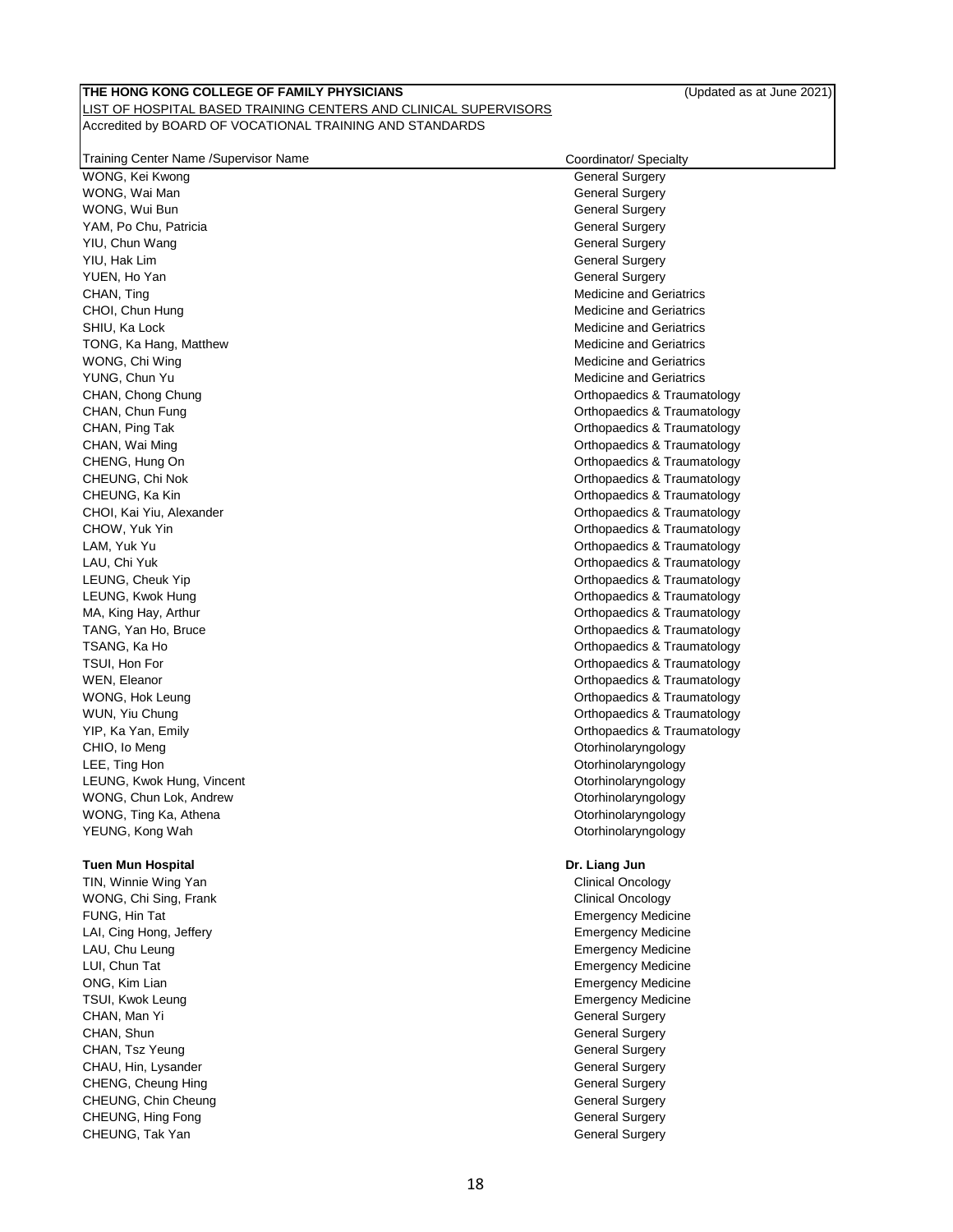| Training Center Name / Supervisor Name | Coordinator/ Specialty         |
|----------------------------------------|--------------------------------|
| CHOI, Wing Kee                         | <b>General Surgery</b>         |
| CHU, Ming Leong                        | <b>General Surgery</b>         |
| CHU, Sau Kwan                          | <b>General Surgery</b>         |
| FUNG, Tak Kwan                         | <b>General Surgery</b>         |
| HO, Hiu Ching, Harriette               | <b>General Surgery</b>         |
| HUI, Wei Han                           | <b>General Surgery</b>         |
| HUNG, Lai Fai                          | <b>General Surgery</b>         |
| LEE, Ching Ching                       | <b>General Surgery</b>         |
| LEE, Yue Kit                           | <b>General Surgery</b>         |
| LEUNG, Siu Kee                         | <b>General Surgery</b>         |
| LEUNG, Yu Wing                         | <b>General Surgery</b>         |
| LO, Hau Ching, Michelle                | <b>General Surgery</b>         |
| MAK, Chak Fong                         | <b>General Surgery</b>         |
| MAN, Chi Wai                           | <b>General Surgery</b>         |
| POON, Chi Ming, Michael                | <b>General Surgery</b>         |
| POON, Tai Lun, Terrence                | <b>General Surgery</b>         |
| THUNG, Kin Hoi                         | <b>General Surgery</b>         |
| TSUI, King Yiu                         | <b>General Surgery</b>         |
| WONG, Che Yung, Kenny                  | <b>General Surgery</b>         |
| WONG, Chun Sing                        | <b>General Surgery</b>         |
| WONG, Ka Fai, Kelvin                   | <b>General Surgery</b>         |
| WONG, Kei Kwong                        | <b>General Surgery</b>         |
| WONG, Wai Man                          | <b>General Surgery</b>         |
| WONG, Wui Bun                          | <b>General Surgery</b>         |
| YAM, Po Chu, Patricia                  | <b>General Surgery</b>         |
| YIU, Chun Wang                         | <b>General Surgery</b>         |
| YIU, Hak Lim                           | <b>General Surgery</b>         |
| YUEN, Ho Yan                           | <b>General Surgery</b>         |
| CHOW, Siu Lun, Eddie                   | <b>Medicine and Geriatrics</b> |
| FU, Yat Pang, Michael                  | <b>Medicine and Geriatrics</b> |
| HAU, Kai Ching                         | <b>Medicine and Geriatrics</b> |
| HO, Yiu Yan, Andrew                    | <b>Medicine and Geriatrics</b> |
| KWAN, Yiu Keung                        | <b>Medicine and Geriatrics</b> |
| LAI, Wing Kin, Andrew                  | <b>Medicine and Geriatrics</b> |
| MOK, Chi Chiu                          | <b>Medicine and Geriatrics</b> |
| MOK, Chun Keung, Francis               | <b>Medicine and Geriatrics</b> |
| SIN, Kit Man                           | <b>Medicine and Geriatrics</b> |
| SZE, Cheung Wai, Eric                  | <b>Medicine and Geriatrics</b> |
| AU-YEUNG, Kam Chuen Sidney             | Obstetrics & Gynaecology       |
| CHAN, Wai Ho                           | Ophthalmology                  |
| YIU, Po Fat                            | Ophthalmology                  |
| YUNG, Hon Wah                          | Ophthalmology                  |
| CHAN, Chong Chung                      | Orthopaedics & Traumatology    |
| CHAN, Chun Fung                        | Orthopaedics & Traumatology    |
| CHAN, Ping Tak                         | Orthopaedics & Traumatology    |
| CHAN, Wai Ming                         | Orthopaedics & Traumatology    |
| CHENG, Hung On                         | Orthopaedics & Traumatology    |
| CHEUNG, Chi Nok                        | Orthopaedics & Traumatology    |
| CHEUNG, Ka Kin                         | Orthopaedics & Traumatology    |
| CHOI, Kai Yiu, Alexander               | Orthopaedics & Traumatology    |
| CHOW, Yuk Yin                          | Orthopaedics & Traumatology    |
| KWUN, Tung Leung                       | Orthopaedics & Traumatology    |
| LAM, Yuk Yu                            | Orthopaedics & Traumatology    |
| LAU, Chi Yuk                           | Orthopaedics & Traumatology    |
| LEUNG, Cheuk Yip                       | Orthopaedics & Traumatology    |
| LEUNG, Kwok Hung                       | Orthopaedics & Traumatology    |
| MA, King Hay, Arthur                   | Orthopaedics & Traumatology    |
| TANG, Yan Ho, Bruce                    | Orthopaedics & Traumatology    |
|                                        |                                |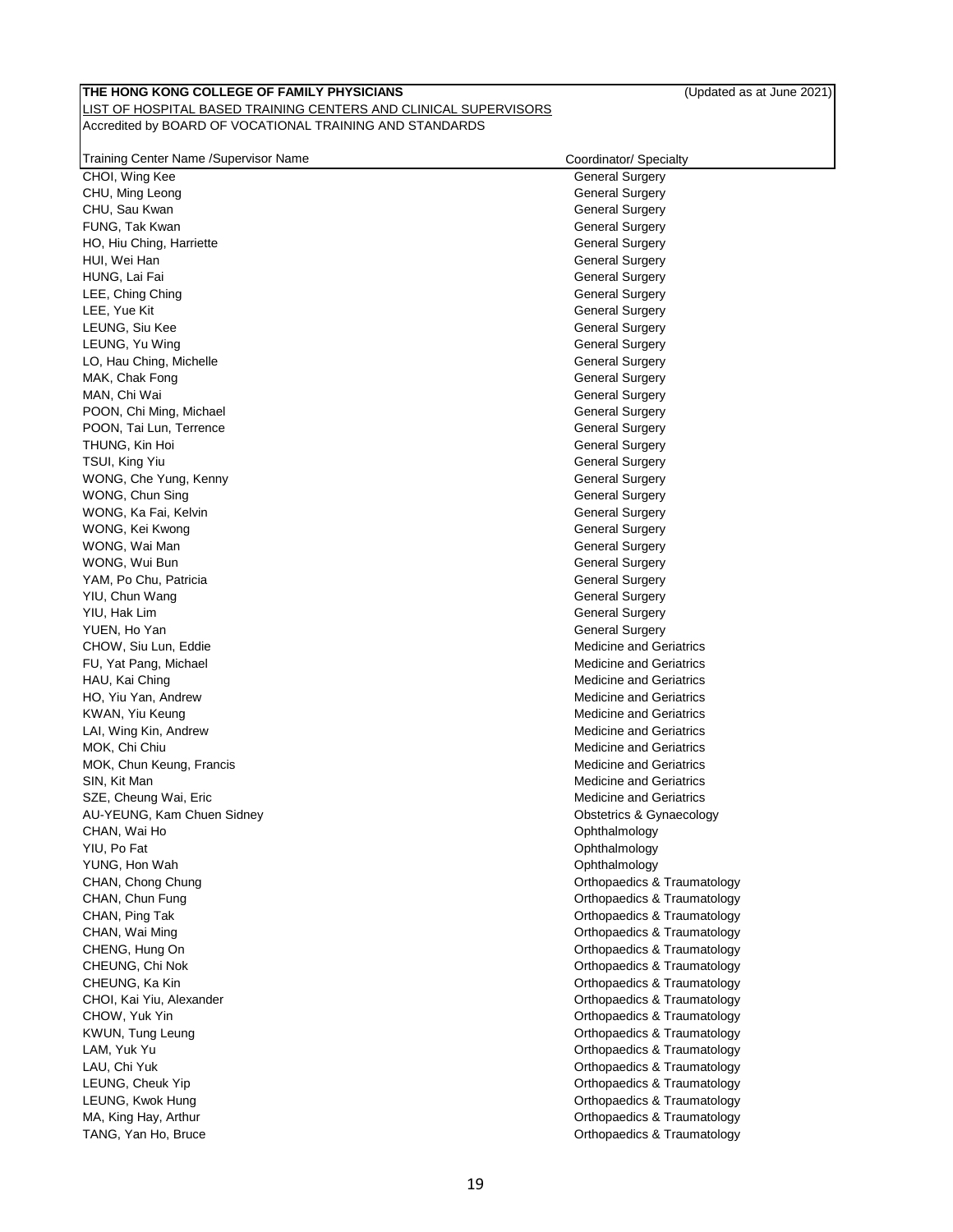| Training Center Name /Supervisor Name |  |
|---------------------------------------|--|
| TSANG, Ka Ho                          |  |

Coordinator/ Specialty

| TSANG, Ka Ho              | Orthopaedics & Traumatology |
|---------------------------|-----------------------------|
| TSUI, Hon For             | Orthopaedics & Traumatology |
| WEN, Eleanor              | Orthopaedics & Traumatology |
| WONG, Hok Leung           | Orthopaedics & Traumatology |
| WUN, Yiu Chung            | Orthopaedics & Traumatology |
| YIP, Ka Yan, Emily        | Orthopaedics & Traumatology |
| CHIO, Io Meng             | Otorhinolaryngology         |
| LEE, Ting Hon             | Otorhinolaryngology         |
| LEUNG, Kwok Hung, Vincent | Otorhinolaryngology         |
| WONG, Chun Lok, Andrew    | Otorhinolaryngology         |
| WONG, Nga Sze             | Otorhinolaryngology         |
| WONG, Ting Ka, Athena     | Otorhinolaryngology         |
| YEUNG, Kong Wah           | Otorhinolaryngology         |
| CHAK, Wai Kwong           | Paediatrics                 |
| CHEUNG, Wing Yee, Tammy   | Paediatrics                 |
| KWONG, Ling Karen         | Paediatrics                 |
| LAM, Shu Yan, David       | Paediatrics                 |
| LI, Chak Ho               | Paediatrics                 |
| LI, Ka Wah                | Paediatrics                 |
| LUI, Ying Shun            | Paediatrics                 |
| NGAN, Yu Yan, Mary        | Paediatrics                 |
| SIU, Luen Yee, Sylvia     | Paediatrics                 |
| TSE, Kei Chiu, Niko       | Paediatrics                 |
| TSE, Kong                 | Paediatrics                 |
| WONG, Chi Hang            | Paediatrics                 |
| WONG, Lap Ming            | Paediatrics                 |
| WONG, Oi Yin              | Paediatrics                 |
| YEUNG, Kin Yip            | Paediatrics                 |
| YUEN, Chi Lap             | Paediatrics                 |
| CHAN, Cheong Fai          | Psychiatry                  |
| CHENG, Chi Wai            | Psychiatry                  |
| CHENG, Koi Man            | Psychiatry                  |
| CHIANG, Tin Po            | Psychiatry                  |
| CHOW, Suet Yan            | Psychiatry                  |
| LAI, Wing Him             | Psychiatry                  |
| LAM, Ming                 | Psychiatry                  |
| LAM, Pik Ho, Jenny        | Psychiatry                  |
| LAM, Siu Man              | Psychiatry                  |
| LAU, Mei Suen             | Psychiatry                  |
| LAU, Yuk Shing            | Psychiatry                  |
| MAK, Shun Chi             | Psychiatry                  |
| SIU, Wei Man, Bonnie      | Psychiatry                  |
| TSUI, Chi Fong            | Psychiatry                  |
| TUNG, Chi Kwong           | Psychiatry                  |
| WONG, Oi Yin, Jessica     | Psychiatry                  |
| YEUNG, Sze Wing           | Psychiatry                  |
|                           |                             |
|                           |                             |

# **Nature: PH(Private Hospital)**

YUEN, Yui Piu, Dennis **Internal Medicine** WONG, Yat Wing, David **Ophthalmology CONGLET CONGLETE** FUNG, Shiu Kee **Otorhinolaryngology Communication Communication Communication Communication Communication Communication Communication Communication Communication Communication Communication Communic** CHIU, Pak Wang, Leo Psychiatry and Psychiatry and Psychiatry Psychiatry and Psychiatry Psychiatry and Psychiatry

#### **Hong Kong Sanatorium & Hospital Dr. Chan Woon Tong, Joseph**

CHAN, Chun Yin, Johnny Dermatology TSE, Chi Tat, Ian Dermatology CHAN, Chi Wai, Angus **General Surgery** 

# **Evangel Hospital Dr. Chui Siu Hang, Billy**